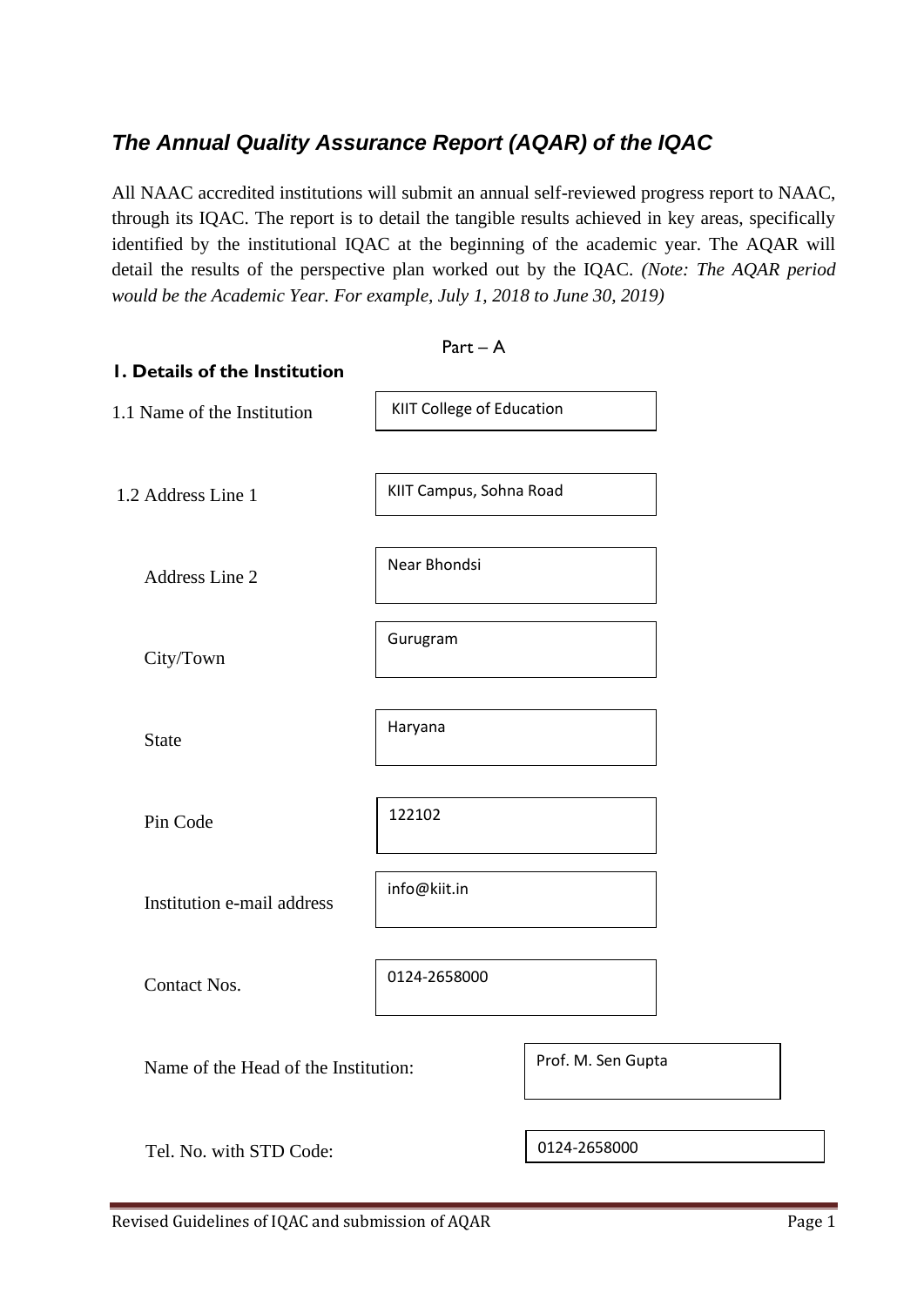Mobile:

Name of the IQAC Co-ordinator:

Mobile:

IQAC e-mail address:

manjitsengupta@gmail.com

1.3 **NAAC Track ID** *(For ex. MHCOGN 18879)*

1.4 **NAAC Executive Committee No. & Date:**

*(For Example EC/32/A&A/143 dated 3-5-2004. This EC no. is available in the right corner- bottom of your institution's Accreditation Certificate)*

EC/35/A&A/063 Date 27.3.2011

EC(SC)/20/A&A/39.2 Date. 16.12.2016

**1.5 Website address:**

Web-link of the AQAR:

For ex.

http://www.ladykeanecollege.edu.in/AQAR2012-13.doc

# **1.6 Accreditation Details**

| Sl. No. | Cycle       | Grade | <b>CGPA</b> | Year of<br>Accreditation | <b>Validity Period</b> |
|---------|-------------|-------|-------------|--------------------------|------------------------|
|         | $1st$ Cycle | A     | 3.02        | 2011                     | 5 Years                |
|         | $2nd$ Cycle | A     | 3.22        | 2016                     | 5 Years                |
|         | $3rd$ Cycle |       |             |                          |                        |
|         | $4th$ Cycle |       |             |                          |                        |

09910234160

Dr. Shikha Devgan

8076736686

www.kiitedu.in

HRCOTE14294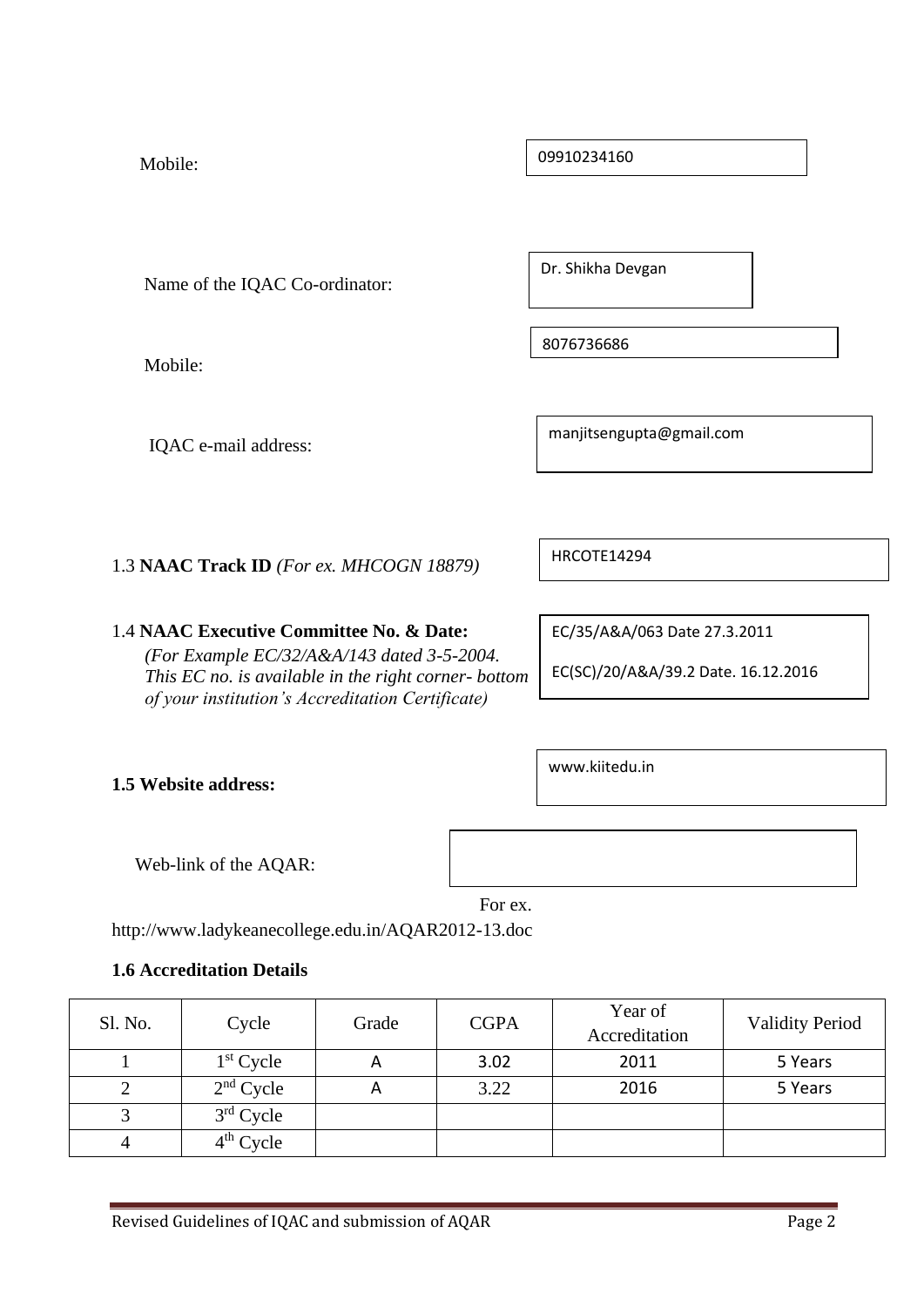# **1.7 Date of Establishment of IQAC :**DD/MM/YYYY

20/07/2011

**1.8 AQAR for the year** *(for example 2010-11)*

2018-19

**1.9 Details of the previous year's AQAR submitted to NAAC after the latest Assessment and Accreditation by NAAC** (*(for example AQAR 2010-11submitted to NAAC on 12-10-2011)*

- i. AQAR \_ 2010-11 submitted to NAAC on 24-09-2011
- ii. AQAR\_ 2011-12 submitted to NAAC on 15-09-2014
- iii. AQAR\_\_ 2012-13 submitted to NAAC on 19.09.2014
- iv. AQAR\_\_2013-14 submitted to NAAC on 19.09.2014
- v. AQAR\_\_2014-15 submitted to NAAC on 10.09.2015
- vi. AQAR\_\_2015-16 submitted to NAAC on 03.10.2016

#### 1**.10 Institutional Status**

| <b>University</b>                                                                           | State $\sim$ Central<br>Deemed<br>Private                                    |
|---------------------------------------------------------------------------------------------|------------------------------------------------------------------------------|
| <b>Affiliated College</b>                                                                   | Yes $\lfloor \checkmark \rfloor$<br>N <sub>o</sub>                           |
| <b>Constituent College</b>                                                                  | $\mathrm{No}$   $\checkmark$<br>Yes                                          |
| <b>Autonomous college of UGC</b>                                                            | N <sub>o</sub><br>Yes                                                        |
| <b>Regulatory Agency approved Institution</b> Yes $\begin{array}{ c c } \hline \end{array}$ | N <sub>o</sub>                                                               |
| (eg. AICTE, BCI, MCI, PCI, NCI)                                                             |                                                                              |
| Type of Institution Co-education                                                            | $\vert \checkmark \vert$<br>Men<br>Women                                     |
| Urban                                                                                       | Rural<br>Tribal                                                              |
| Grant-in-aid<br><b>Financial Status</b>                                                     | UGC $2(f)$<br>UGC 12B                                                        |
|                                                                                             | Grant-in-aid + Self Financing $  \cdot  $<br>Totally Self-financin $\sqrt{}$ |
| 1.11 Type of Faculty/Programme                                                              |                                                                              |
| Science $\Box$<br>Arts                                                                      | PEI (Phys Edu)<br>Commerce<br>Law                                            |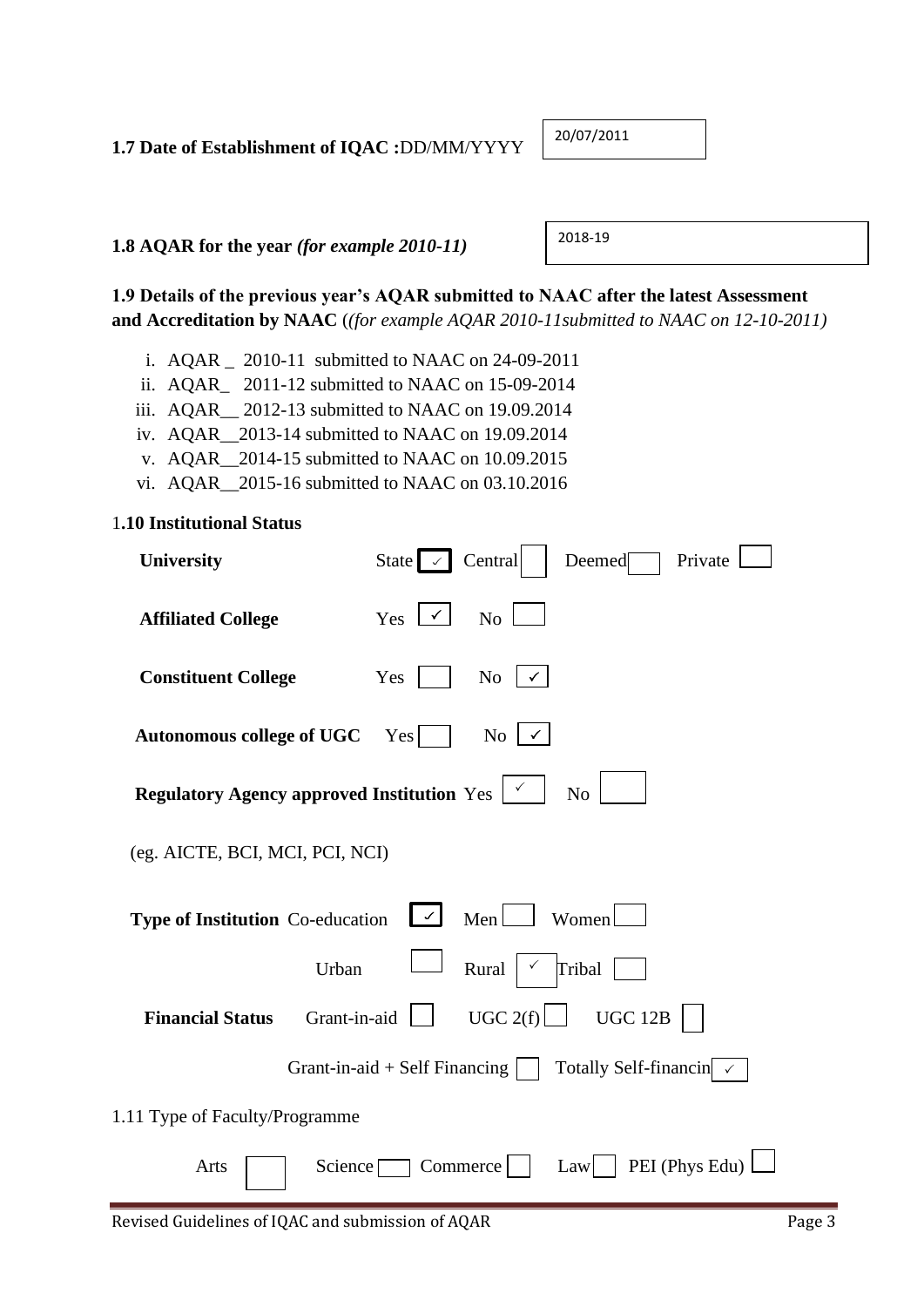

Revised Guidelines of IQAC and submission of AQAR Page 4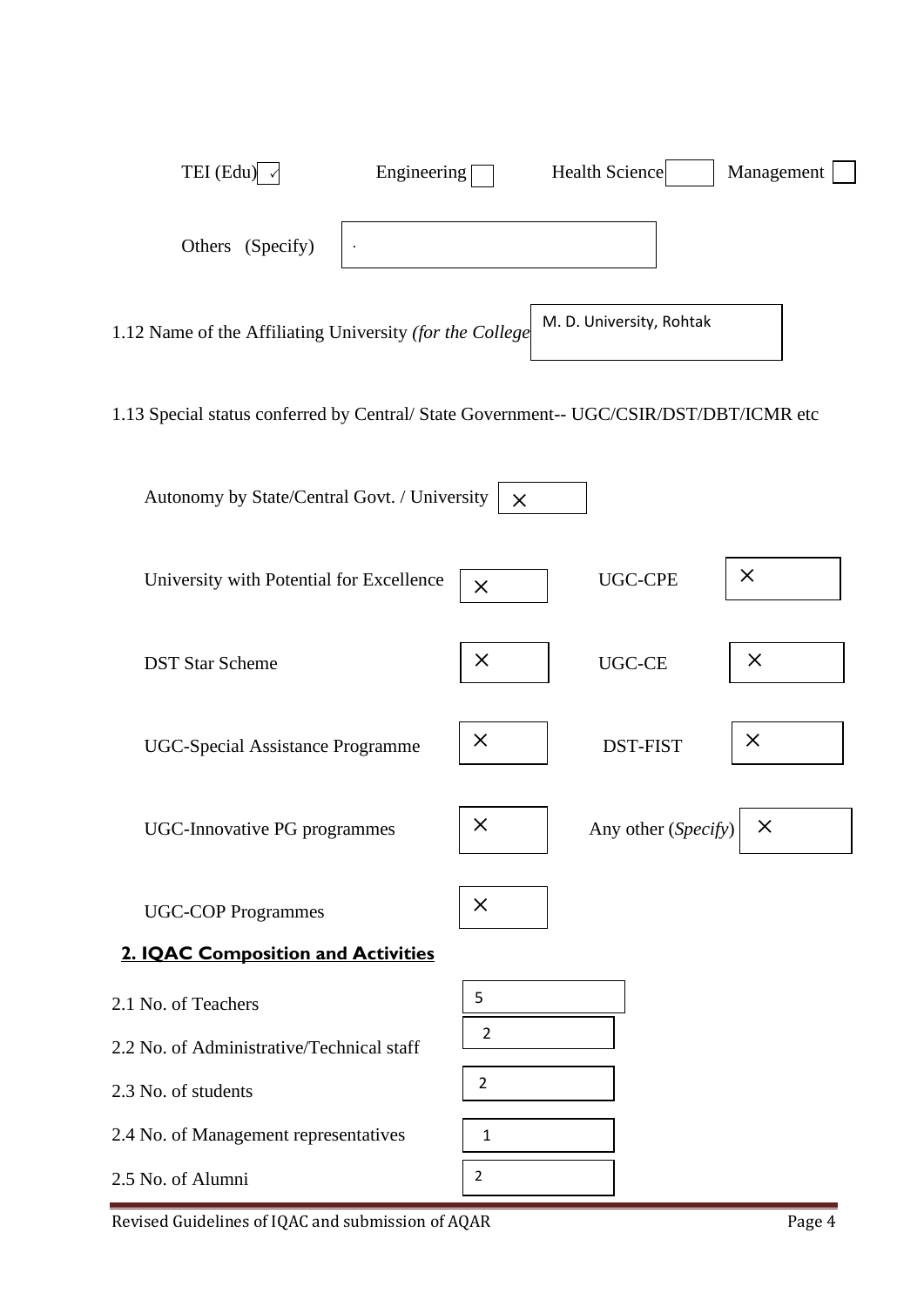| 2.6 No. of any other stakeholder and<br>1                                                                                                                                                                                                                  |
|------------------------------------------------------------------------------------------------------------------------------------------------------------------------------------------------------------------------------------------------------------|
| community representatives                                                                                                                                                                                                                                  |
| 1<br>2.7 No. of Employers/ Industrialists                                                                                                                                                                                                                  |
| $\overline{2}$<br>2.8 No. of other External Experts                                                                                                                                                                                                        |
| 2.9 Total No. of members<br>16                                                                                                                                                                                                                             |
| 2.10 No. of IQAC meetings held<br>2                                                                                                                                                                                                                        |
| 5<br>11<br>2.11 No. of meetings with various stakeholders: Total No<br>Faculty                                                                                                                                                                             |
| 01<br>01<br>Non-Teaching Staff / Students 4<br>Alumni<br>Others                                                                                                                                                                                            |
| 2.12 Has IQAC received any funding from UGC during the year? Yes<br>N <sub>0</sub><br>V<br>If yes, mention the amount<br>2.13 Seminars and Conferences (only quality related)<br>(i) No. of Seminars/Conferences/ Workshops/Symposia organized by the IQAC |
| 15<br>15<br>International<br>National<br>Institution<br>Total Nos.<br><b>State</b>                                                                                                                                                                         |
| Level                                                                                                                                                                                                                                                      |
| Weekly Research Seminars at Institutional Level                                                                                                                                                                                                            |
| Workshop on Internship programme and Project work.                                                                                                                                                                                                         |
| Workshop on Classroom Management                                                                                                                                                                                                                           |
| Workshop on Effective Lesson Planning,                                                                                                                                                                                                                     |
| Workshop on Micro Teaching,                                                                                                                                                                                                                                |
| Extension Lectures on Experiential Learning and constructivism                                                                                                                                                                                             |
|                                                                                                                                                                                                                                                            |

 $\overline{\phantom{a}}$ 

# 2.14 Significant Activities and contributions made by IQAC

| Revise | $\overline{4}$ | Improved placement cell<br>2. Community awareness and campaigns by B.Ed students<br>Thematic assemblies<br><b>Educational excursion</b> | age 5 |
|--------|----------------|-----------------------------------------------------------------------------------------------------------------------------------------|-------|
|        | 5.             | National/International days celebrations<br>6. Creativity clubs, Arts, Crafts, Aesthetic activities organized                           |       |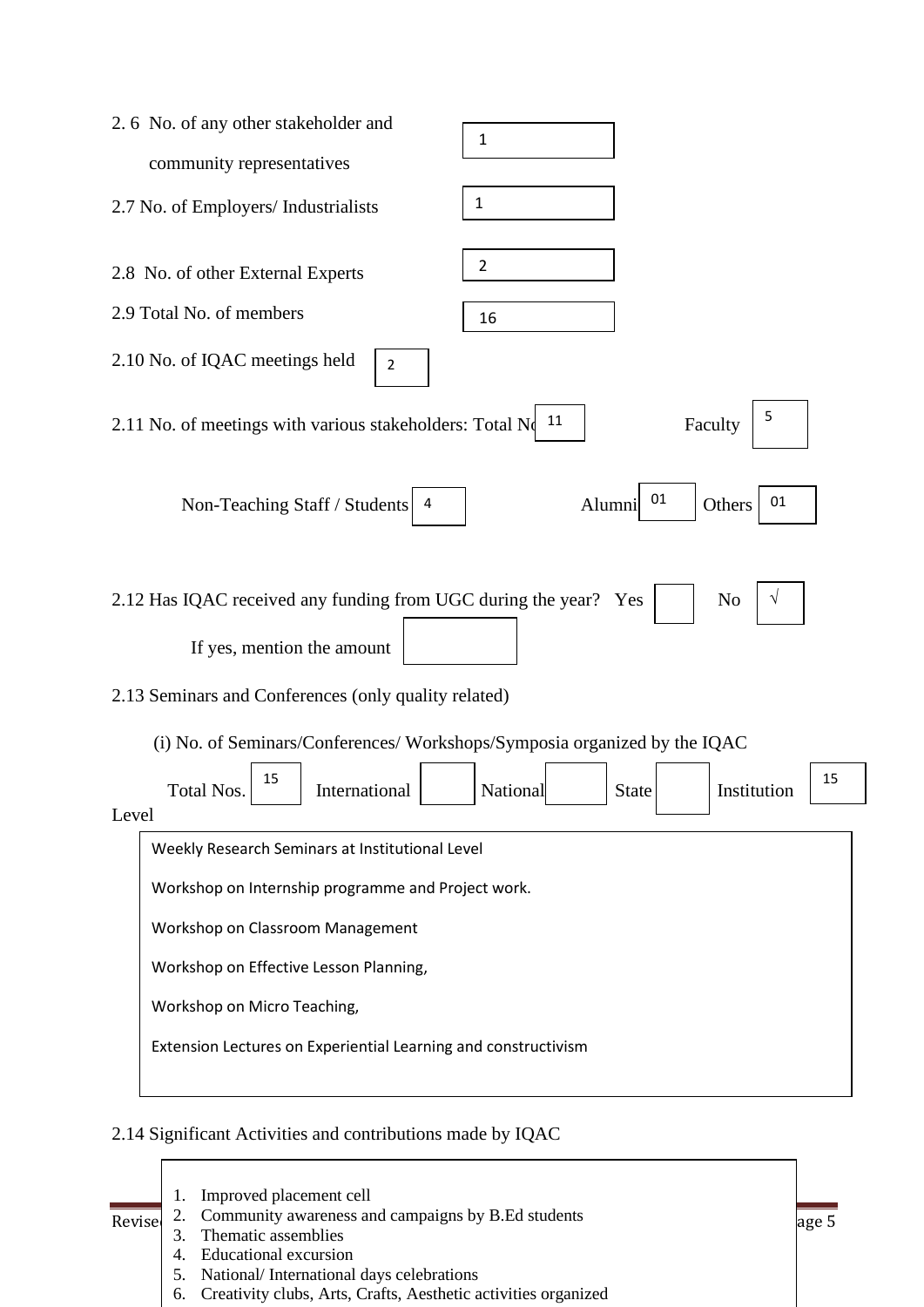### 2.15 Plan of Action by IQAC/Outcome

 The plan of action chalked out by the IQAC in the beginning of the year towards quality enhancement and the outcome achieved by the end of the year \*

|    | Plan of Action                                                                    | Achievements                                                                                                                                                               |
|----|-----------------------------------------------------------------------------------|----------------------------------------------------------------------------------------------------------------------------------------------------------------------------|
| 1. | Research seminars<br>organized for M.Ed.<br>students under the expert<br>guidance | Achieved                                                                                                                                                                   |
|    |                                                                                   | <b>Functional under</b>                                                                                                                                                    |
| 2. | Creation of Experimental<br>school attached to KIIT<br>College of Education       | faculty/student/alumni collaboration                                                                                                                                       |
| 3. | Collaborative Volunteer<br>Programme for Baseline<br>Study                        | Completed                                                                                                                                                                  |
|    | 4. Use of new teaching<br>pedagogies among faculty<br>members                     | Google App, discussion and training<br>sessions along with the easy<br>submission of assignments, online test<br>and evaluation process has been<br>brought into practice. |

 *\* Attach the Academic Calendar of the year as Annexure.*

| 2.15 Whether the AQAR was placed in statutory body Yes $\vert \vee \vert$                             | $\rm No$ |
|-------------------------------------------------------------------------------------------------------|----------|
| Management $\vert \cdot \vert$ Syndicate $\vert \cdot \vert$ Any other body (CGP) $\vert \cdot \vert$ |          |
| Provide the details of the action taken                                                               |          |
| Further action taken on the recommendations and financial allocation                                  |          |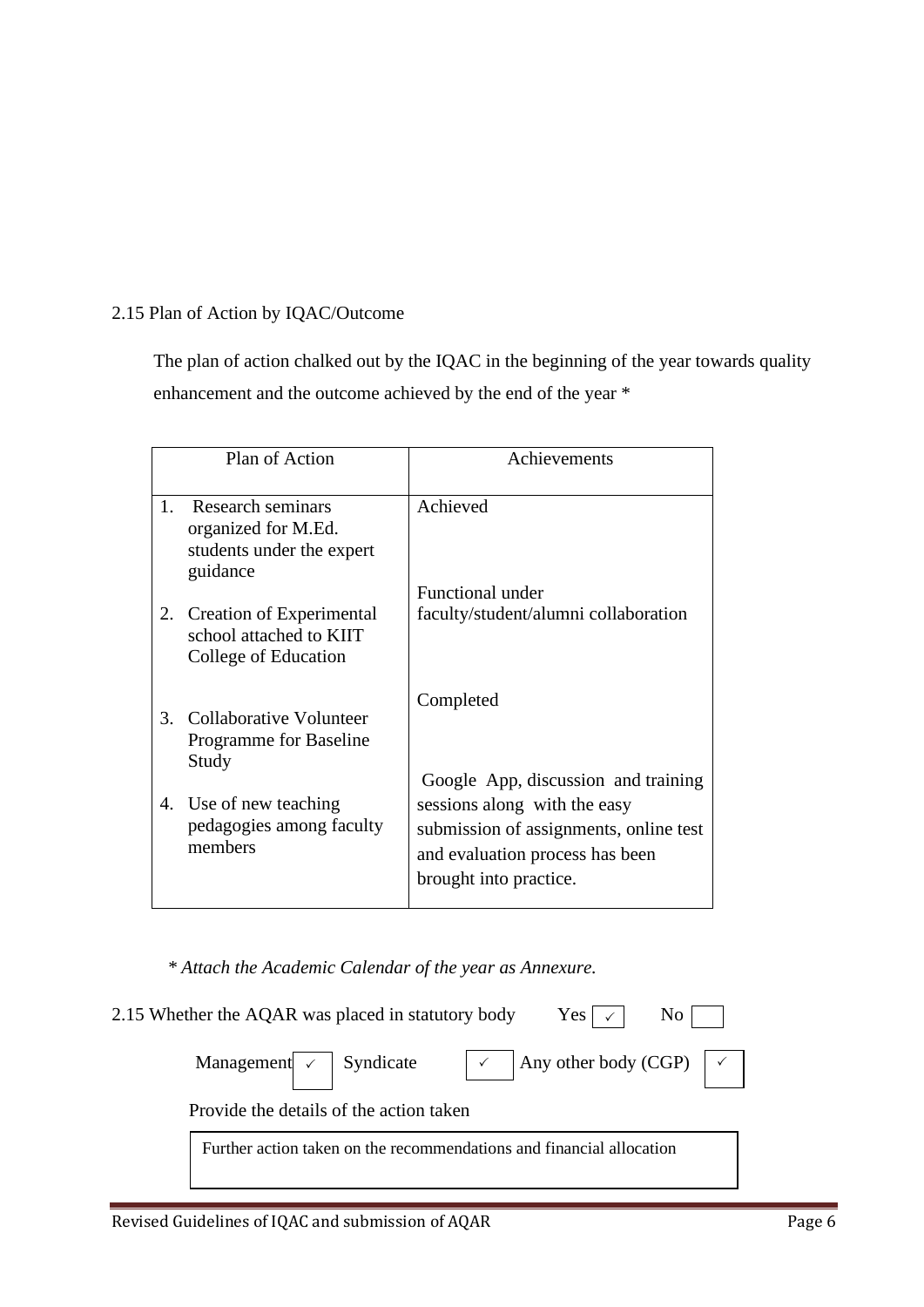# **Criterion – I**

# **1. Curricular Aspects**

| Level of the<br>Programme | Number of<br>existing<br>Programmes | Number of<br>programmes<br>added during the<br>year | Number of<br>self-financing<br>programmes | Number of value<br>added / Career<br>Oriented<br>programmes |
|---------------------------|-------------------------------------|-----------------------------------------------------|-------------------------------------------|-------------------------------------------------------------|
| PhD                       |                                     |                                                     |                                           |                                                             |
| PG                        | 1                                   |                                                     |                                           |                                                             |
| <b>UG</b>                 | 1                                   |                                                     |                                           |                                                             |
| PG Diploma                |                                     |                                                     |                                           |                                                             |
| Advanced                  |                                     |                                                     |                                           |                                                             |
| Diploma                   |                                     |                                                     |                                           |                                                             |
| Diploma                   |                                     |                                                     |                                           |                                                             |
| Certificate               |                                     |                                                     |                                           |                                                             |
| Others                    |                                     |                                                     |                                           |                                                             |
| <b>Total</b>              | $\overline{2}$                      |                                                     |                                           |                                                             |

| . .<br>Interdisciplinary |  |  |
|--------------------------|--|--|
| Innovative               |  |  |

1.2 (i) Flexibility of the Curriculum: CBCS/Core/Elective option / Open options (ii) Pattern of programmes:

| Pattern                 | Number of programmes |
|-------------------------|----------------------|
| Semester $(4)$          | $1$ (M.Ed.)          |
| Trimester               |                      |
| Annual $(2 \text{ yr})$ | $1$ (B.Ed)           |

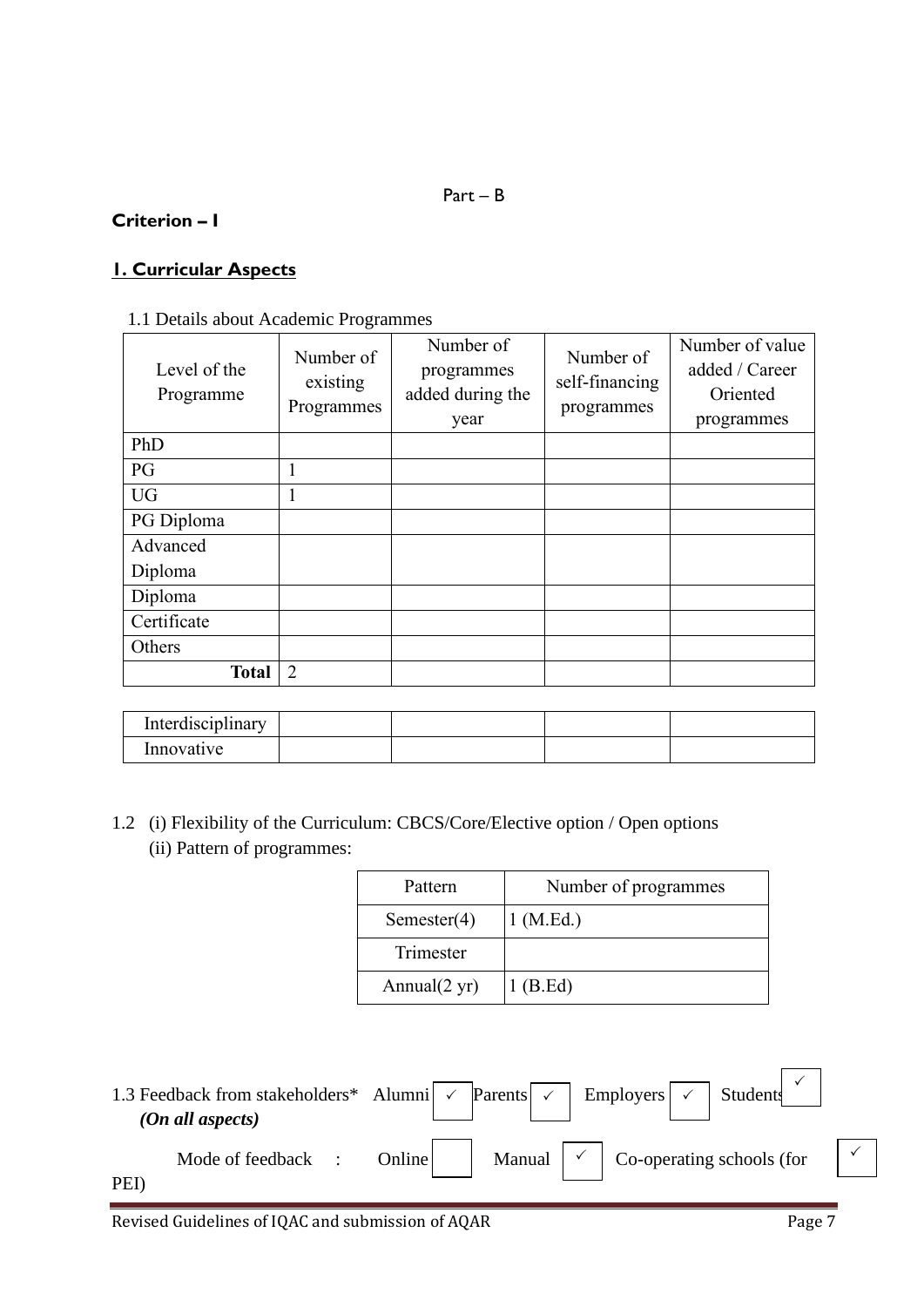# *\*Please provide an analysis of the feedback in the Annexure*

1.4 Whether there is any revision/update of regulation or syllabi, if yes, mention their salient aspects.

- Govt. notification for re-affiliation with MDU.
- Previous courses continue with CRSU
- Added optional papers on Inclusive Education, Educational Technology, Guidance & Counselling, Self Development Skills (Yoga) in M.Ed Course  $(4<sup>th</sup>$  Sem).
- Presentation on Review of Literature, Tool Development, Data Collection in M.Ed. Course (3rd Sem).

1.5 Any new Department/Centre introduced during the year. If yes, give details.

No

# **Criterion – II**

# **2. Teaching, Learning and Evaluation**

| 2.1 Total No.<br>of permanent<br>faculty | Total | Asst.<br>Professors | Associate<br>Professors | Professors   Others (Principal) |
|------------------------------------------|-------|---------------------|-------------------------|---------------------------------|
|                                          | 09    | 07                  |                         | 01                              |

05

2.2 No. of permanent faculty with Ph.D.

2.3 No. of Faculty Positions Recruited (R) and Vacant (V) during the year

| Associate<br>Asst.<br>Professors   Professors |    |  | Professors   Others |   |  |   |  | Total |    |
|-----------------------------------------------|----|--|---------------------|---|--|---|--|-------|----|
|                                               |    |  |                     | R |  | R |  | R     |    |
|                                               | 96 |  | 02                  |   |  |   |  |       | ኅዓ |

2.4 No. of Guest and Visiting faculty and Temporary faculty

04

2.5 Faculty participation in conferences and symposium: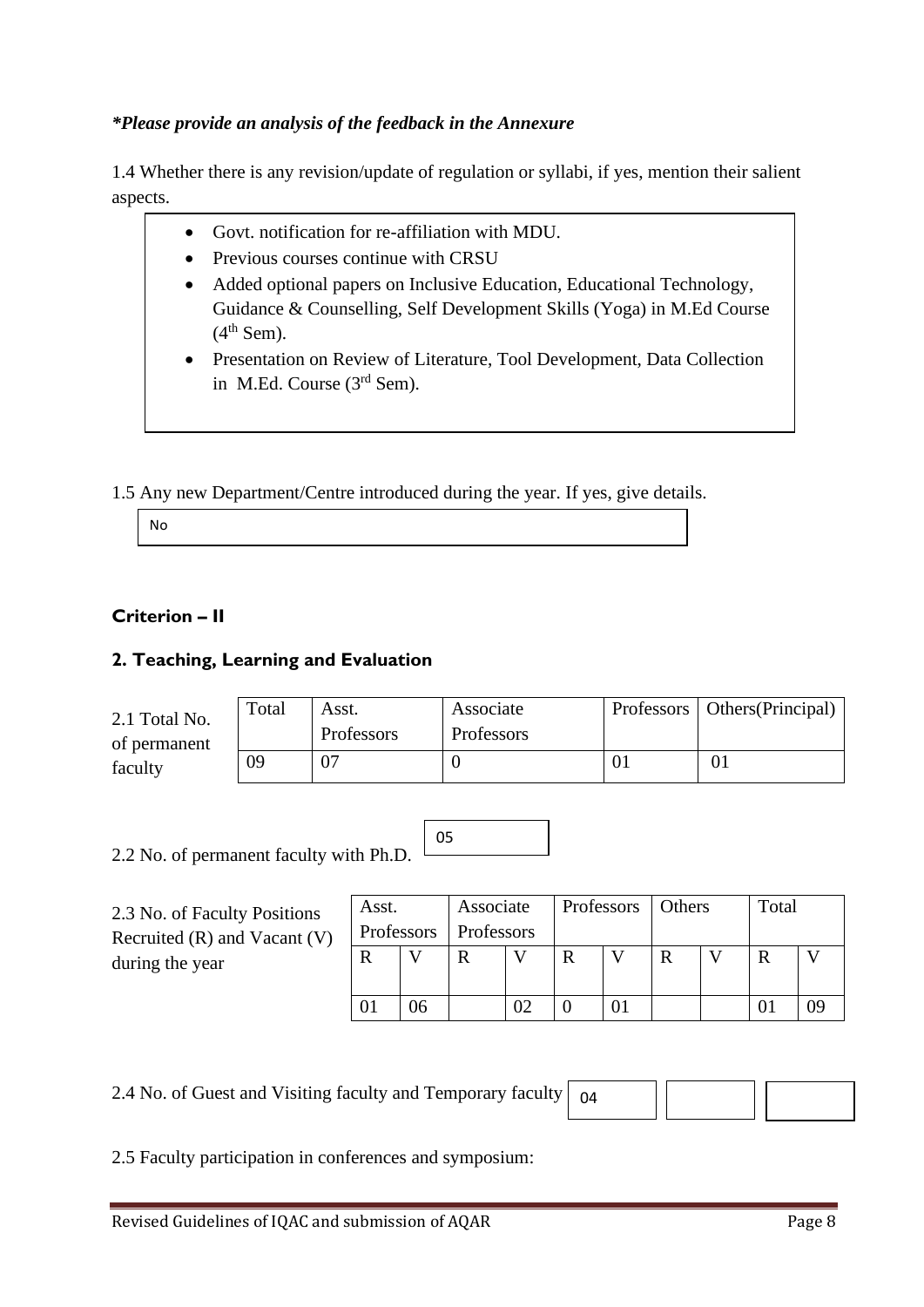| No. of Faculty | International<br>level | National level | State level |
|----------------|------------------------|----------------|-------------|
| Attended       | 02                     | 02             |             |
| Presented      |                        | 03             |             |
| Published      |                        | 02             |             |
| Resource       |                        |                |             |
| Persons        |                        |                |             |
|                |                        |                |             |

#### 2.6 Innovative processes adopted by the institution in Teaching and Learning:

- 1. Half yearly and annual Sessional Exams
- 2. Mock Viva conducted for all the project files
- 3. Mock interview during session end
- 4. Micro lessons and mega lesson sessions
- 5. Videography of Micro lessons
- 6. Assistance for UGC NET/CTET/ HTET
- 7. Sessions delivered through smart board
- 8. Special session devoted to Educational videos
- 9. Prototype E-Lessons by faculty
- 10. School teachers' training programs
- 11. Orientation on resume writing and video presentation on basic interview questions.

12. Google Drive was used by faculty members for sharing Ques.Papers, Internal

assessment marks and other resources.

2.7 Total No. of actual teaching days during this academic year

167

2.8 Examination/ Evaluation Reforms initiated by the Institution (for example: Open Book Examination, Bar Coding, Double Valuation, Photocopy, Online Multiple Choice Questions)

Showing answer books & discussing with students, Surprise Test on Education

- 2.9 No. of faculty members involved in curriculum restructuring/revision/syllabus development as member of Board of Study/Faculty/Curriculum Development workshop 1
- 2.10 Average percentage of attendance of students

75%

2.11 Course/Programme wise distribution of pass percentage :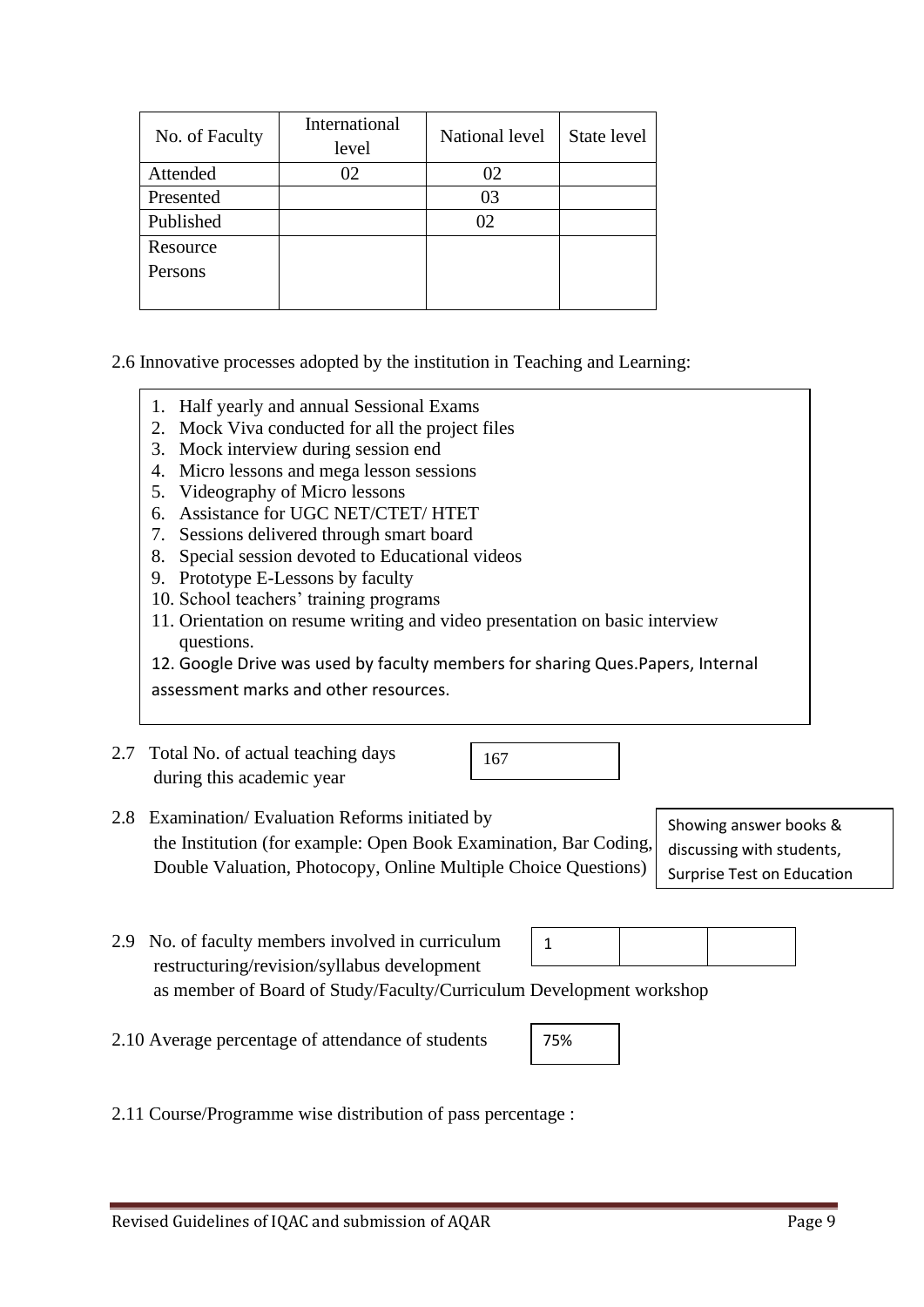| Title of the  | Total no. of<br>students | Division                     |       |            |            |          |  |
|---------------|--------------------------|------------------------------|-------|------------|------------|----------|--|
| Programme     | appeared                 | Distinction<br>$\frac{0}{0}$ | $I\%$ | II %       | III $\%$   | Pass $%$ |  |
| B.Ed(I year)  | 95                       | 10                           | 89    | 04         | <b>NIL</b> | 97.8%    |  |
| B.Ed(II year) | 62                       | 6                            | 59    | <b>NIL</b> | <b>NIL</b> | 95 %     |  |
| M.Ed(2 Sem)   | 11                       | 3                            | 11    | <b>NIL</b> | <b>NIL</b> | 100 %    |  |
| M.Ed(4 Sem)   | 15                       | 5                            | 15    | <b>NIL</b> | <b>NIL</b> | 100 %    |  |

## **2.12 How does IQAC Contribute/Monitor/Evaluate the Teaching & Learning processes:**

- 1. Peer evaluation (Faculty)
- 2. Daily feedback Performa (Students and Faculty)
- 3. Class visits by Director
- 4. Informal discussion with faculty and students

### **2.13 Initiatives undertaken towards faculty development**

| <b>Faculty / Staff Development Programmes</b>  | Number of faculty<br>benefitted |
|------------------------------------------------|---------------------------------|
| Refresher courses                              | A11                             |
| UGC – Faculty Improvement Programme            |                                 |
| <b>HRD</b> programmes                          |                                 |
| Orientation programmes                         | A11                             |
| Faculty exchange programme                     |                                 |
| Staff training conducted by the university     |                                 |
| Staff training conducted by other institutions |                                 |
| Summer / Winter schools, Workshops, etc.       | All(Saturday Forum)             |
| Others (Special induction programme)           | A11                             |

## 2.14 Details of Administrative and Technical staff

| Category             | Number of<br>Permanent<br>Employees | Number of<br>Vacant<br>Positions | Number of<br>permanent<br>positions filled<br>during the Year | Number of<br>positions filled<br>temporarily |
|----------------------|-------------------------------------|----------------------------------|---------------------------------------------------------------|----------------------------------------------|
| Administrative Staff |                                     |                                  |                                                               |                                              |
| Fechnical Staff      |                                     |                                  |                                                               |                                              |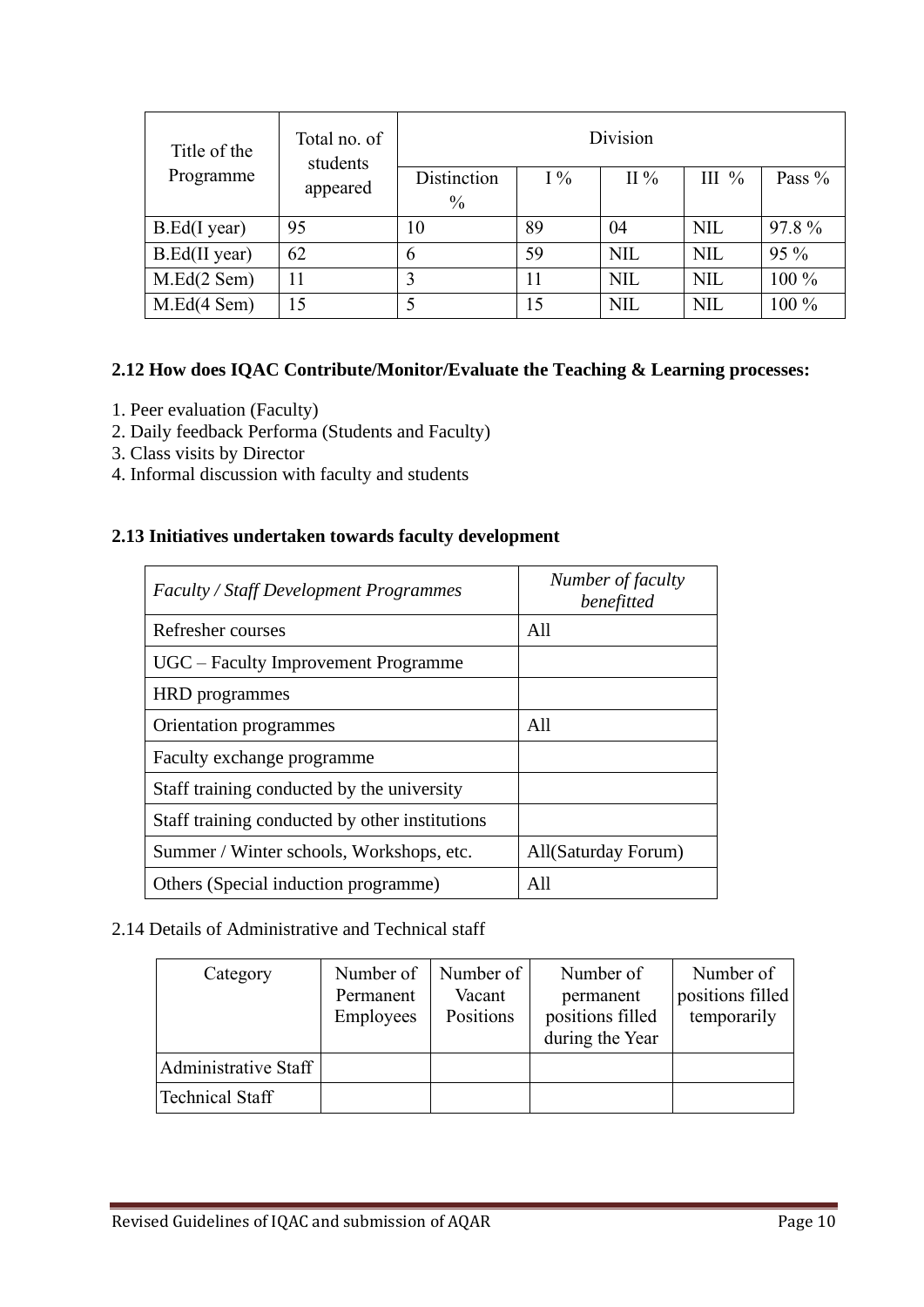# **Criterion – III**

#### **3. Research, Consultancy and Extension**

#### 3.1 Initiatives of the IQAC in Sensitizing/Promoting Research Climate in the institution

- Research seminars for M.Ed students right from problem formulation to analysis and interpretation.(  $2^{nd} - 4^{th}$  Sem.)
- Research oriented environment for promotion of action research.
- Special lectures on research classification, action research and teaching methodology in 21<sup>st</sup> century
- Special session devoted to educational videos
- Workshop on "Classroom management"
- Workshop on "Effective lesson planning"

#### 3.2 Details regarding major projects

|                     | Completed   Ongoing | Sanctioned | Submitted |
|---------------------|---------------------|------------|-----------|
| Number              |                     |            |           |
| Outlay in Rs. Lakhs |                     |            |           |

#### 3.3 Details regarding minor projects

|                     | Completed   Ongoing | Sanctioned | Submitted |
|---------------------|---------------------|------------|-----------|
| Number              |                     |            |           |
| Outlay in Rs. Lakhs | ∣One lakh           |            |           |

#### 3.4 Details on research publications

|                          | International | National | Others |
|--------------------------|---------------|----------|--------|
| Peer Review Journals     |               | 04       |        |
| Non-Peer Review Journals |               |          |        |
| e-Journals               |               |          |        |
| Conference proceedings   |               | 02       |        |
| <b>NCERT</b>             |               |          |        |

#### 3.5 Details on Impact factor of publications:

 $\text{Range}$  Average h-index 5.068 Nos. in SCOPUS 5.068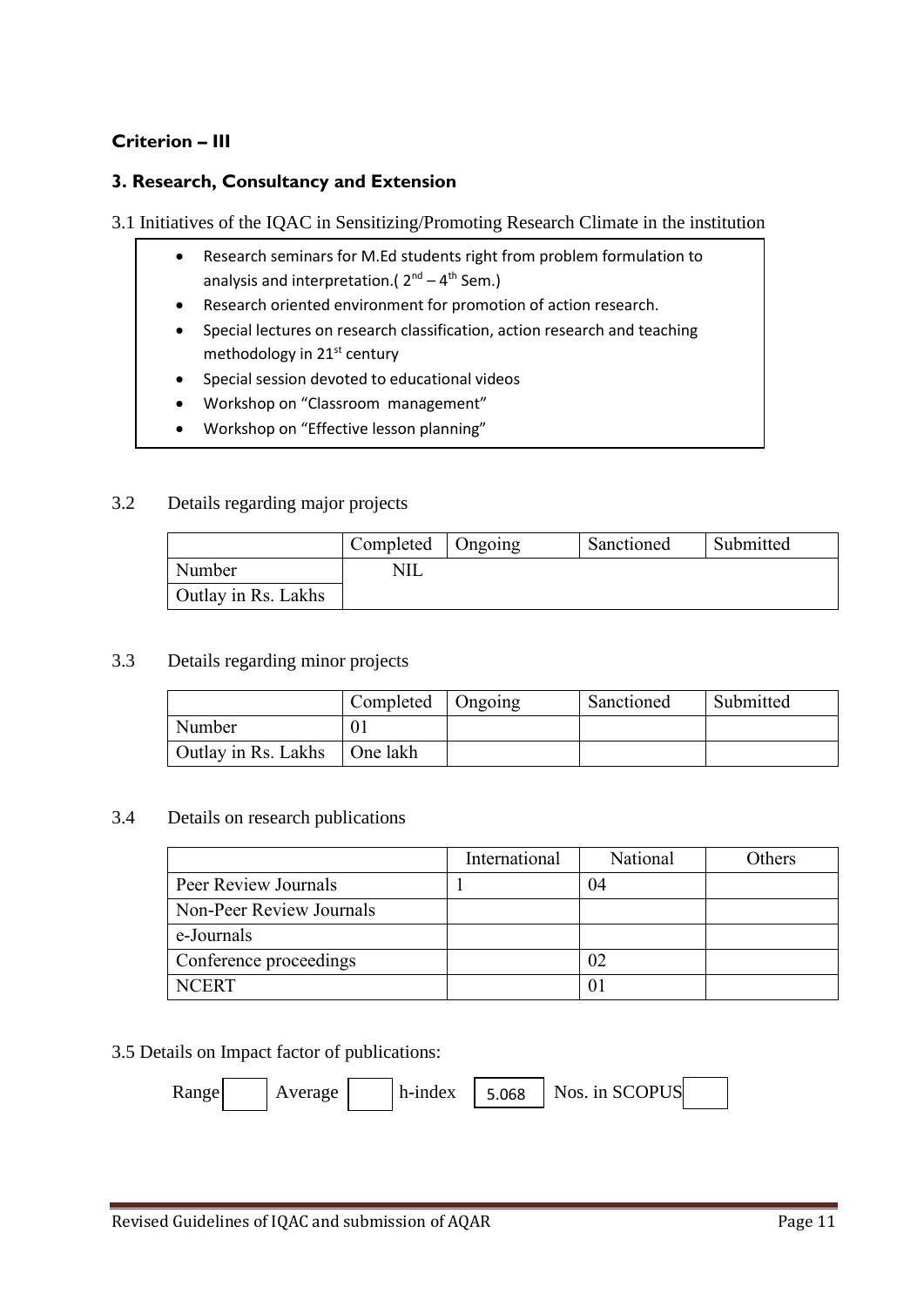3.6 Research funds sanctioned and received from various funding agencies, industry and other organisations

| Nature of the Project                                                         | Duration<br>Year                     | Name of the<br>funding Agency                                              | Total grant<br>sanctioned       | Received                                    |              |
|-------------------------------------------------------------------------------|--------------------------------------|----------------------------------------------------------------------------|---------------------------------|---------------------------------------------|--------------|
| Major projects                                                                |                                      |                                                                            |                                 |                                             |              |
| <b>Minor Projects</b>                                                         | 2018                                 | Dept. of<br>Women and<br>Child<br>Development,<br>Jhunjhunu,<br>Rajasthan. |                                 | I lakh                                      |              |
| Interdisciplinary<br>Projects                                                 |                                      |                                                                            |                                 |                                             |              |
| Industry sponsored                                                            |                                      |                                                                            |                                 |                                             |              |
| Projects sponsored by<br>the University/College                               |                                      |                                                                            |                                 |                                             |              |
| Students research<br>projects<br>(other than compulsory<br>by the University) |                                      |                                                                            |                                 |                                             |              |
| Any other(Specify)                                                            |                                      |                                                                            |                                 |                                             |              |
| Total                                                                         |                                      |                                                                            |                                 |                                             |              |
| 3.7 No. of books published i) With ISBN No.                                   |                                      | $\mathbf{1}$                                                               | <b>Chapters in Edited Books</b> |                                             | $\mathbf{1}$ |
|                                                                               | ii) Without ISBN No.                 |                                                                            |                                 |                                             |              |
|                                                                               |                                      |                                                                            |                                 |                                             |              |
| 3.8 No. of University Departments receiving funds from                        |                                      |                                                                            |                                 |                                             |              |
| UGC-SAP                                                                       | $\times$                             | CAS                                                                        | X                               | <b>DST-FIST</b>                             | $\times$     |
| <b>DPE</b>                                                                    | $\times$                             |                                                                            | <b>DBT</b> Scheme/funds         |                                             | $\times$     |
| 3.9 For colleges                                                              | Autonomy<br>X<br><b>INSPIRE</b><br>× | <b>CPE</b><br>X<br><b>CE</b><br>$\times$                                   | Any Other (specify              | <b>DBT</b> Star Scl<br>$\times$<br>$\times$ |              |
|                                                                               |                                      |                                                                            |                                 |                                             |              |

3.10 Revenue generated through consultancy

<u>month</u>

Ms. Anupam Bansal, Dr. Shikha Devgan and Ms. Neetu Sharma: 2000/- per month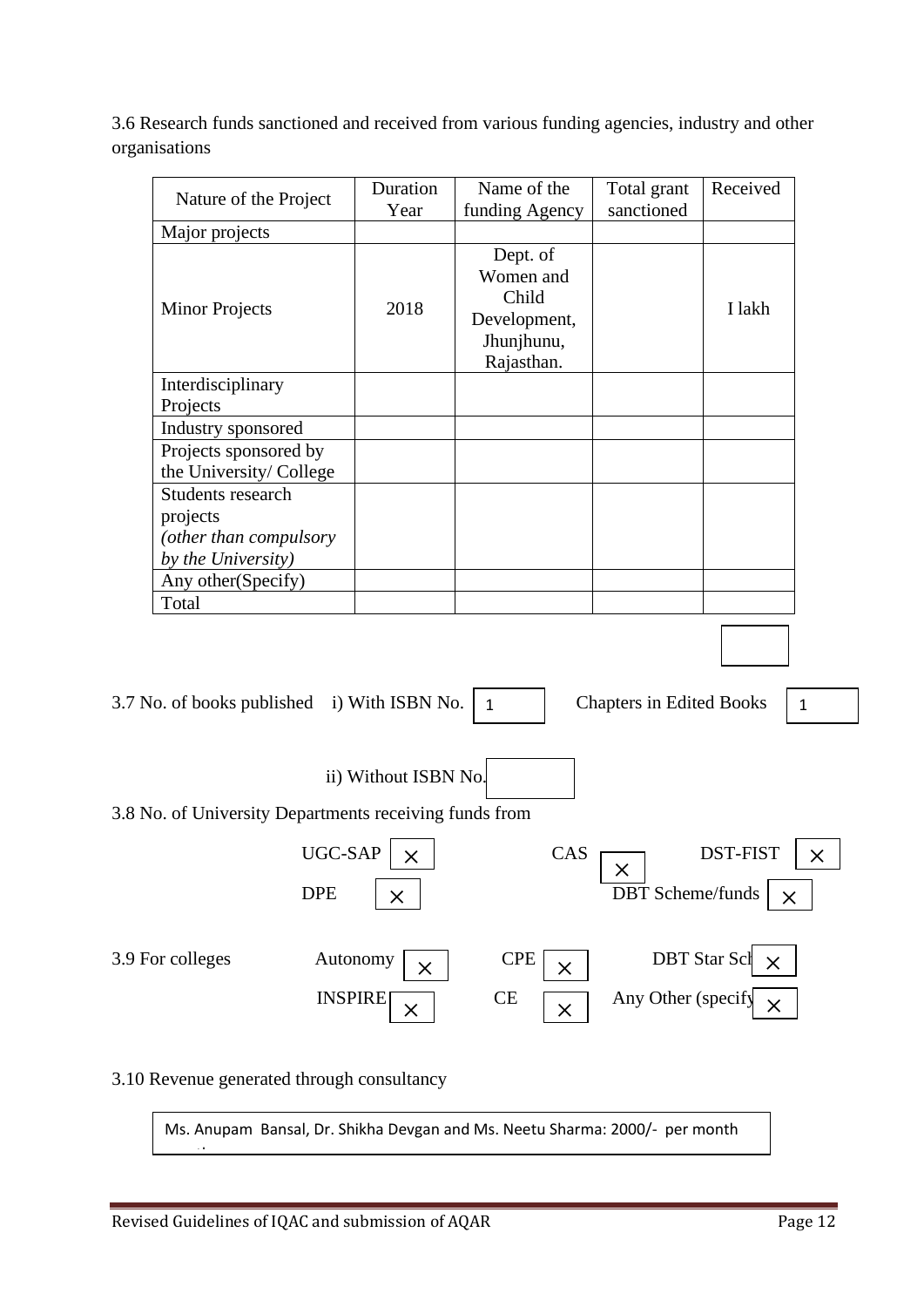# 3.11 No. of conferences/workshops/Seminar organized by the Institution

| Level                  | International | National | <b>State</b> | Jn <del>ivoroj</del> ty<br>01 | College |
|------------------------|---------------|----------|--------------|-------------------------------|---------|
| Number                 |               |          |              |                               |         |
| Sponsoring<br>agencies |               |          |              |                               |         |

3.12 No. of faculty served as experts, chairpersons or resource persons

| 3.13 No. of collaborations                    | International $\begin{vmatrix} 3 \\ 2 \end{vmatrix}$ National $\begin{vmatrix} 3 \\ 3 \end{vmatrix}$ |  |  | Any other $\vert$ 20 |  |
|-----------------------------------------------|------------------------------------------------------------------------------------------------------|--|--|----------------------|--|
| 3.14 No. of linkages created during this year |                                                                                                      |  |  |                      |  |

#### 3.15 Total budget for research for current year in lakhs :

| From Funding agency NIL | From Management of University/College |  |
|-------------------------|---------------------------------------|--|
| Total                   |                                       |  |

3.16 No. of patents received this year

| <b>Type of Patent</b> |         | Number |
|-----------------------|---------|--------|
| National              | Applied |        |
|                       | Granted |        |
| International         | Applied |        |
|                       | Granted |        |
| Commercialised        | Applied |        |
|                       | Granted |        |

3.17 No. of research awards/ recognitions received by faculty and research fellows of the institute in the year

| Total   International   National   State   University   Dist   College |  |  |  |
|------------------------------------------------------------------------|--|--|--|
|                                                                        |  |  |  |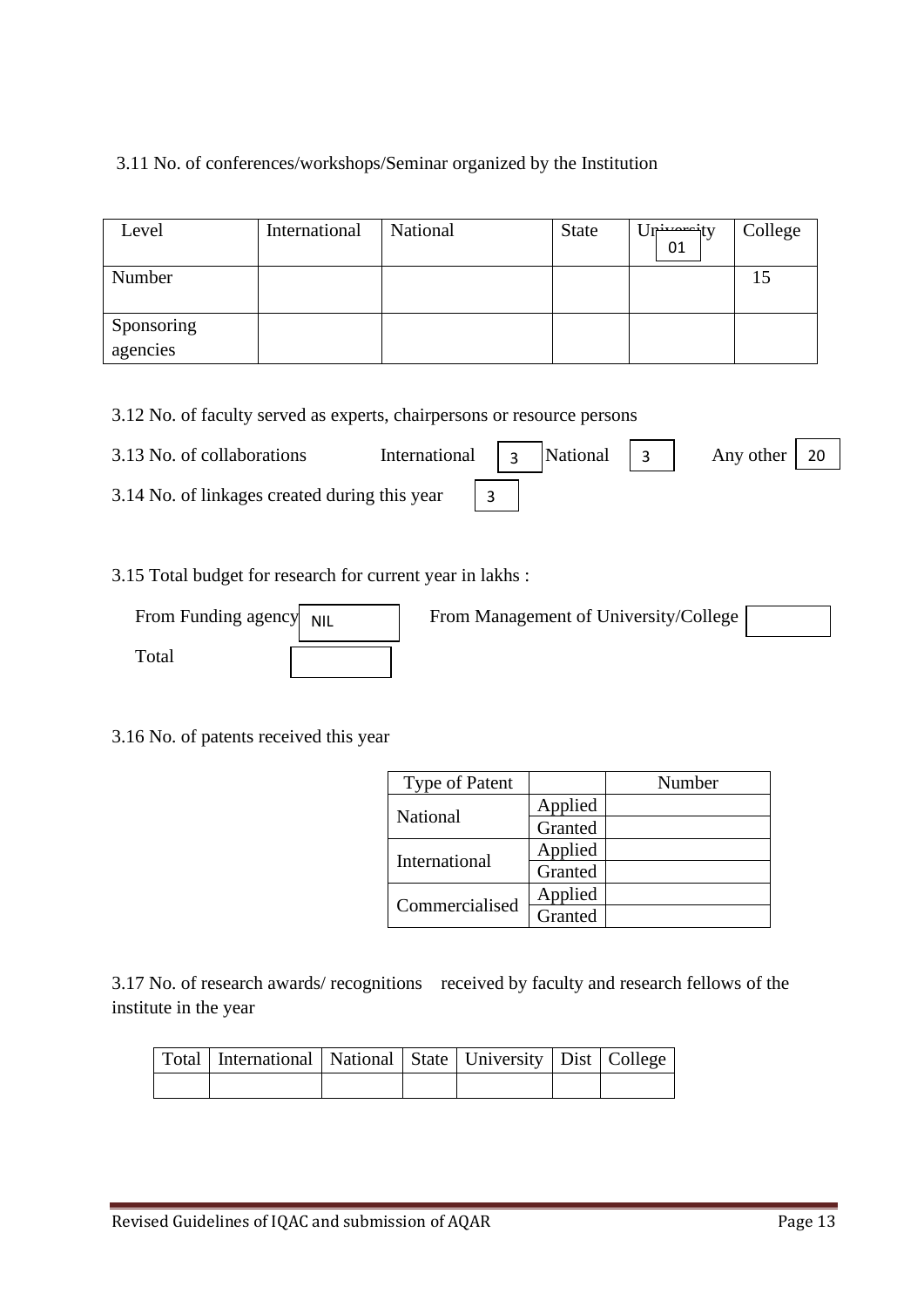| 3.18 No. of faculty from the Institution<br>$\mathbf{1}$<br>who are Ph. D. Guides<br>and students registered under them |
|-------------------------------------------------------------------------------------------------------------------------|
| 3.19 No. of Ph.D. awarded by faculty from the Institution                                                               |
| 3.20 No. of Research scholars receiving the Fellowships (Newly enrolled + existing ones)                                |
| <b>JRF</b><br><b>SRF</b><br><b>Project Fellows</b><br>Any other                                                         |
| 3.21 No. of students Participated in NSS events:                                                                        |
| State level<br>University level<br>25                                                                                   |
| National level<br>International level                                                                                   |
| 3.22 No. of students participated in NCC events:                                                                        |
| State level<br>University level                                                                                         |
| National level<br>International level                                                                                   |
| 3.23 No. of Awards won in NSS:                                                                                          |
| University level<br>State level<br>National level<br>International level                                                |
| 3.24 No. of Awards won in NCC:<br>State level<br>University level                                                       |
| National level<br>International level                                                                                   |
| 3.25 No. of Extension activities organized                                                                              |
| 4<br>Revised Guidelines of IQAC and mission of AQAR<br>Page 14                                                          |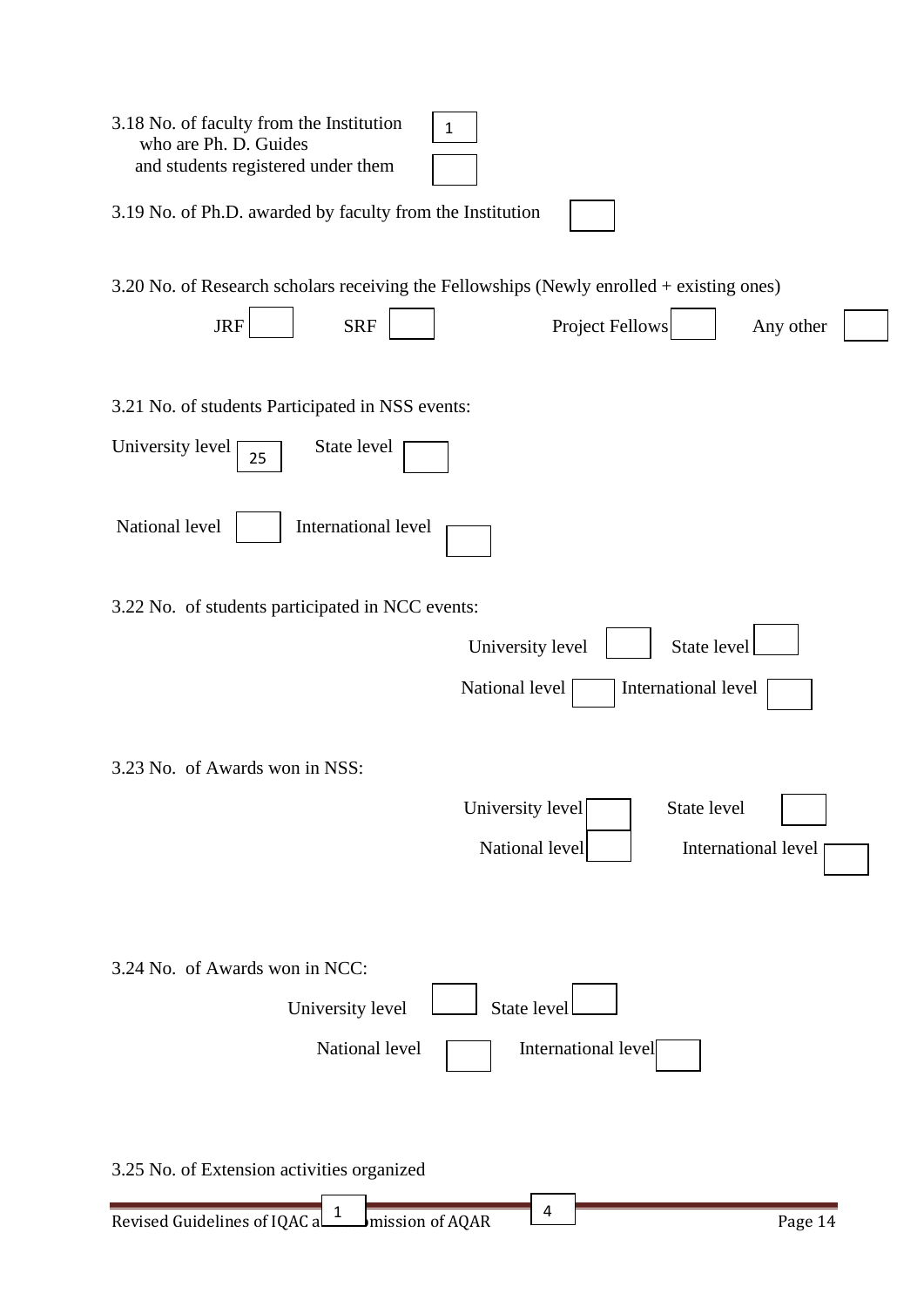| University forum | College forum |          |
|------------------|---------------|----------|
| NCC              | NSS           | Any othe |

3.26 Major Activities during the year in the sphere of extension activities and Institutional Social Responsibility

- Community Awareness through nukkad natak in village Mahendervada
- "Care and Share" program distribution of raw food items in old age home.
- "Swatchh Bharat Abhiyan"- drive for environmental awareness in campus & nearby locality.
- Awareness about water conservation in local villages- Bhondsi, Ghamroj, Naya Gaon, Mahendervada, etc.
- Enhancement of communication skills
- Tree Plantation
- Awareness on health and hygiene & Cleanliness drive in Wazirabad Slum area.

## **Criterion – IV**

### **4. Infrastructure and Learning Resources**

4.1 Details of increase in infrastructure facilities:

| Facilities                                  | Existing | Newly         | Source of | Total |
|---------------------------------------------|----------|---------------|-----------|-------|
|                                             |          | created       | Fund      |       |
| Campus area                                 | 17 acres |               |           |       |
| Class rooms                                 | 12       |               |           |       |
| Laboratories                                | 9        | 1             |           |       |
| <b>Seminar Halls</b>                        |          |               |           |       |
| No. of important equipments purchased       |          |               |           |       |
| $(\geq 1$ -0 lakh) during the current year. |          |               |           |       |
| Value of the equipment purchased during     |          |               |           |       |
| the year (Rs. in Lakhs)                     |          |               |           |       |
| Others                                      |          | Psychological |           |       |
|                                             |          | Tests added   |           |       |
|                                             |          | in            |           |       |
|                                             |          | Psychology    |           |       |
|                                             |          | Laboratory    |           |       |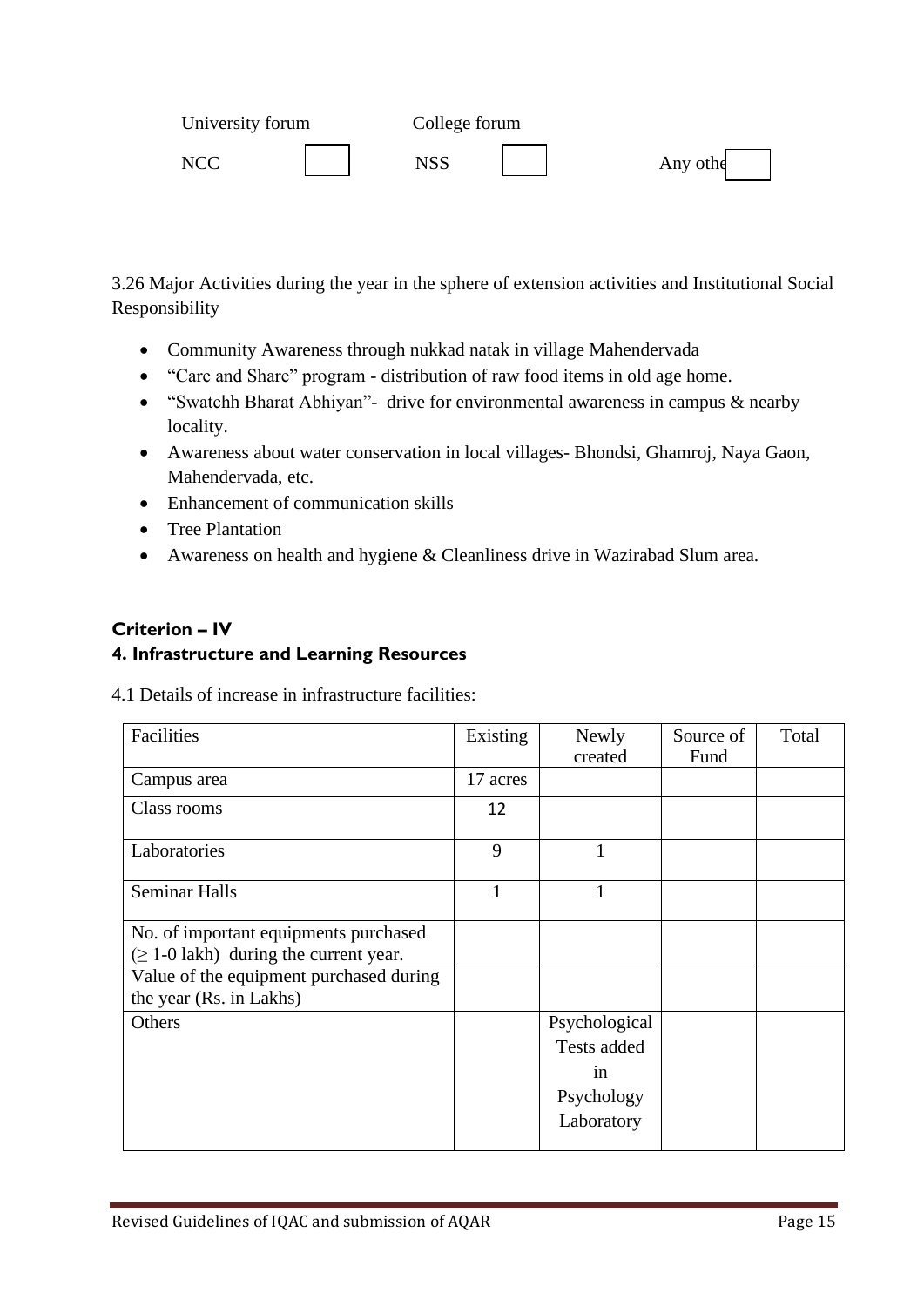#### 4.2 Computerization of administration and library

Fully computerized administration and library

#### 4.3 Library services:

|                   | Existing |        | Newly added |        | Total          |        |
|-------------------|----------|--------|-------------|--------|----------------|--------|
|                   | No.      | Value  | No.         | Value  | No.            | Value  |
| <b>Text Books</b> | 7990     | 847579 | 488         | 148322 | 8478           | 995901 |
| Reference Books   | 613      | 65027  | 69          | 14634  | 682            | 79661  |
| e-Books           |          |        |             |        | 15             | 4596   |
| Journals          |          |        |             |        | 19             | 20920  |
| e-Journals        |          |        |             |        |                | 21551  |
| Digital Database  |          |        |             |        | $\overline{2}$ | 80500  |
| CD & Video        | 100      | 20     |             |        | 120            |        |
| Others (specify)  |          |        |             |        |                |        |

4.4 Technology up gradation (overall)

|          | Total<br>Computers | Computer<br>Labs | Intern<br>et | <b>Browsing</b><br>Centres | Computer<br>Centres | Office   | Depart<br>-ments | Other<br>S     |
|----------|--------------------|------------------|--------------|----------------------------|---------------------|----------|------------------|----------------|
| Existing | 40                 | 02               | 02           | 01                         | 01                  | 01       | 01               | O              |
| Added    | 10                 | U                | O            | $\boldsymbol{0}$           | 0                   | $\theta$ | $\theta$         | $\overline{0}$ |
| Total    | 50                 | 02               | 02           | 01                         | 01                  | 01       | 01               | U              |

4.5 Computer, Internet access, training to teachers and students and any other programme for technology

upgradation (Networking, e-Governance etc.)

- Wi fi enabled campus.
- Training sessions for smart board usage for teachers and students
- Regular sessions arranged for digital literacy for both teachers as well as students
- Blended learning used frequently for innovative teaching and learning
- Flipped classroom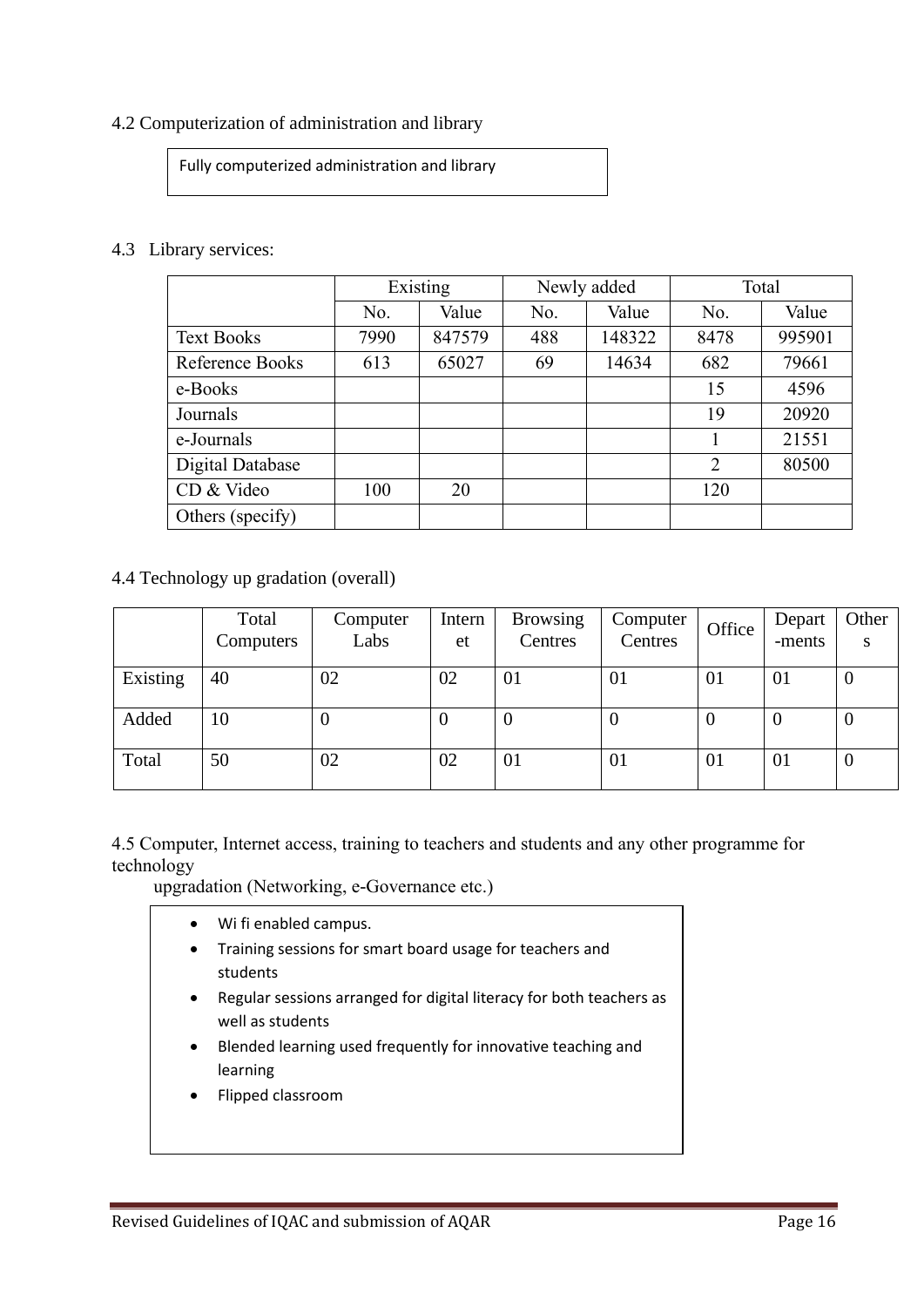4.6 Amount spent on maintenance in lakhs :



# **Criterion – V 5. Student Support and Progression**

5.1 Contribution of IQAC in enhancing awareness about Student Support Services

| During student induction programme they are made aware of      |
|----------------------------------------------------------------|
| Anti Ragging Cell, Discipline Cell and Anti - Harassment Cell. |
| Students are sensitized on regular basis about Student Support |
| Services like scholarships, awards etc                         |

- Vacancies are shared with students & alumni through social media.
- 5.2 Efforts made by the institution for tracking the progression

1.All important circulars are shared with students through emails and Whatsapp group

2. Relevant learning material useful for students is shared through E- mail and Social Networking Group.

- 3. Placement data regularly updated through Feedback mechanism.
- 4. Parent Teacher interaction 5. Diagnostic Test and remedial test for students.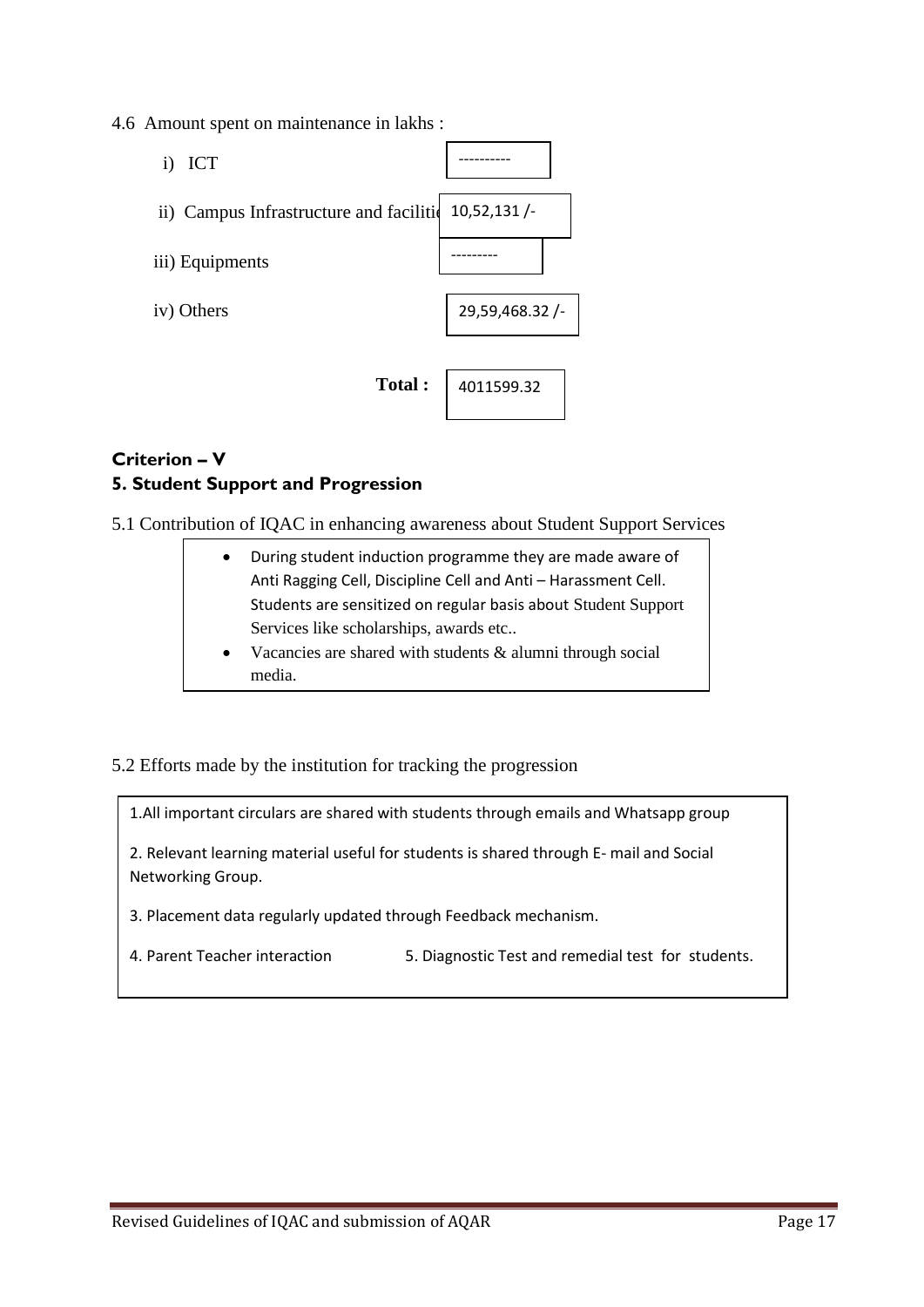5.3 (a) Total Number of students

| $\prod$ | $P$ $\widetilde{I}$ | Ph. D.   Others |  |
|---------|---------------------|-----------------|--|
| 165     |                     |                 |  |

(b) No. of students outside the state

(c) No. of international students

| ωo |  |
|----|--|

37

Men Women

| N <sub>0</sub> |     |
|----------------|-----|
| 22             | י ו |

| Last Year            |    |    |               | This Year                |    |                              |    |  |    |                                       |     |
|----------------------|----|----|---------------|--------------------------|----|------------------------------|----|--|----|---------------------------------------|-----|
| General $ SC ST OB $ |    |    | $\mathcal{C}$ | Physically<br>Challenged |    | Total $ General SC  ST   OB$ |    |  |    | Physicall   Total  <br>Challeng<br>ed |     |
| 64                   | 01 | 00 | 14            |                          | 79 | 85                           | 05 |  | 20 |                                       | 110 |

Demand ratio 76:150 Dropout % 4.7 %

5.4 Details of student support mechanism for coaching for competitive examinations (If any)

Students are guided for all kinds of competitive exams like Ph. D.,NET, CTET & HTET. Resources are made available through library and faculty assistance.

No. of students beneficiaries

27

5.5 No. of students qualified in these examinations

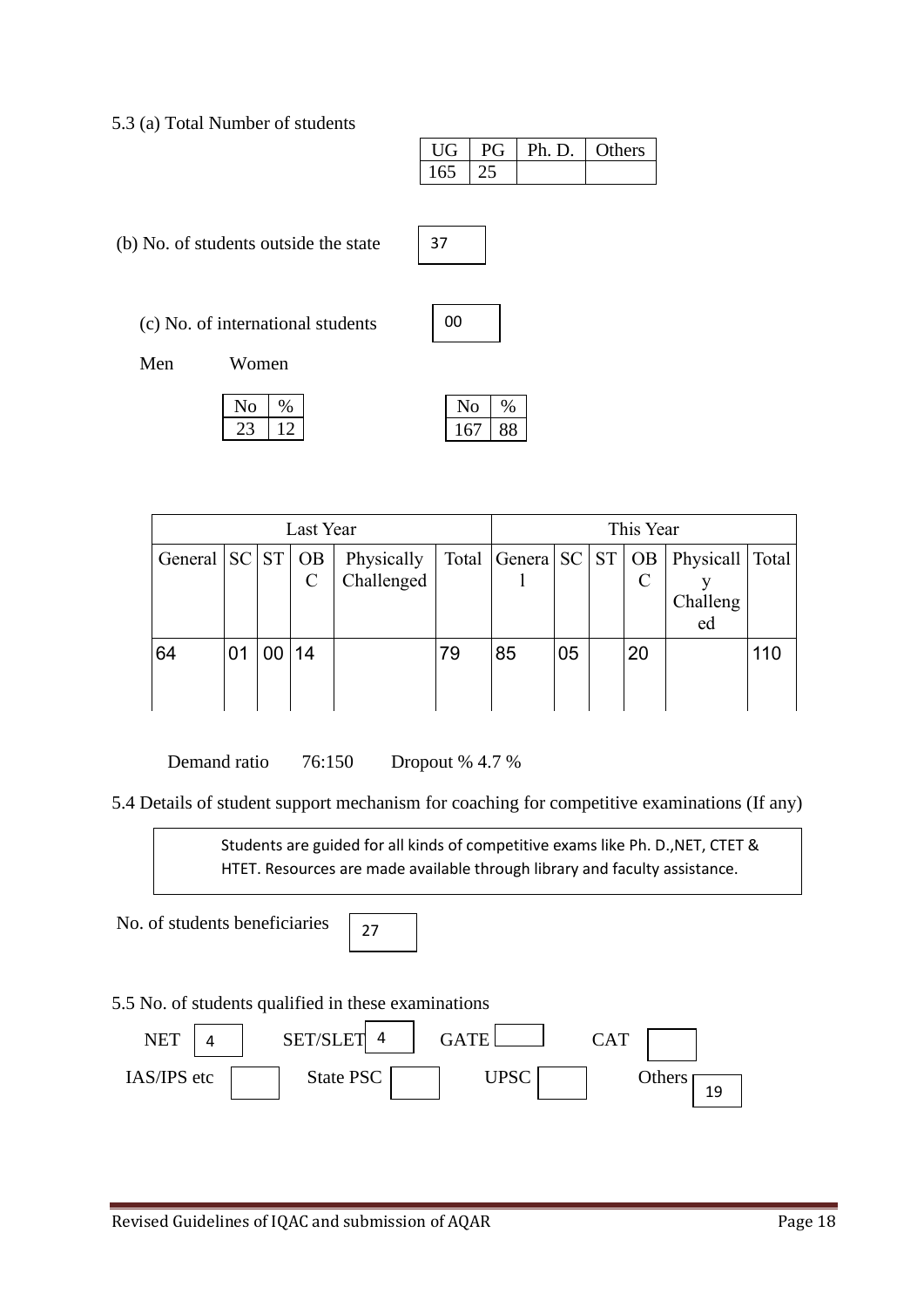5.6 Details of student counselling and career guidance

1. Counselling of students done on regular basis

2. Special sessions conducted for General Knowledge, Awareness in Education, Interview, resume writing, brain storming , classroom management and lesson planning – micro & macro

3. Mock interviews conducted.

4. Assistance in Placement.

#### No. of students benefitted

| w<br>۰.<br>۰. |  |
|---------------|--|
|               |  |

5.7 Details of campus placement

|                                       | <b>On</b> campus                    |                                     | <b>Off Campus</b>            |
|---------------------------------------|-------------------------------------|-------------------------------------|------------------------------|
| Number of<br>Organizations<br>Visited | Number of<br><b>Students Placed</b> | Number of<br><b>Students Placed</b> | Number of Students<br>Placed |
|                                       |                                     |                                     |                              |

#### 5.8 Details of gender sensitization programmes

Awareness drive on 'Value of Gender' through Nukkar Natak, Poster Making and through Flag March in village Mahendervada under the University Outreach Program

#### **5.9 Students Activities**

5.9.1 No. of students participated in Sports, Games and other events

| State/ University level<br>College Level<br>75  | National level | International level |
|-------------------------------------------------|----------------|---------------------|
| No. of students participated in cultural events |                |                     |
| State/ University level                         | National level | International level |
| 110                                             |                |                     |

Revised Guidelines of IQAC and submission of AQAR Page 19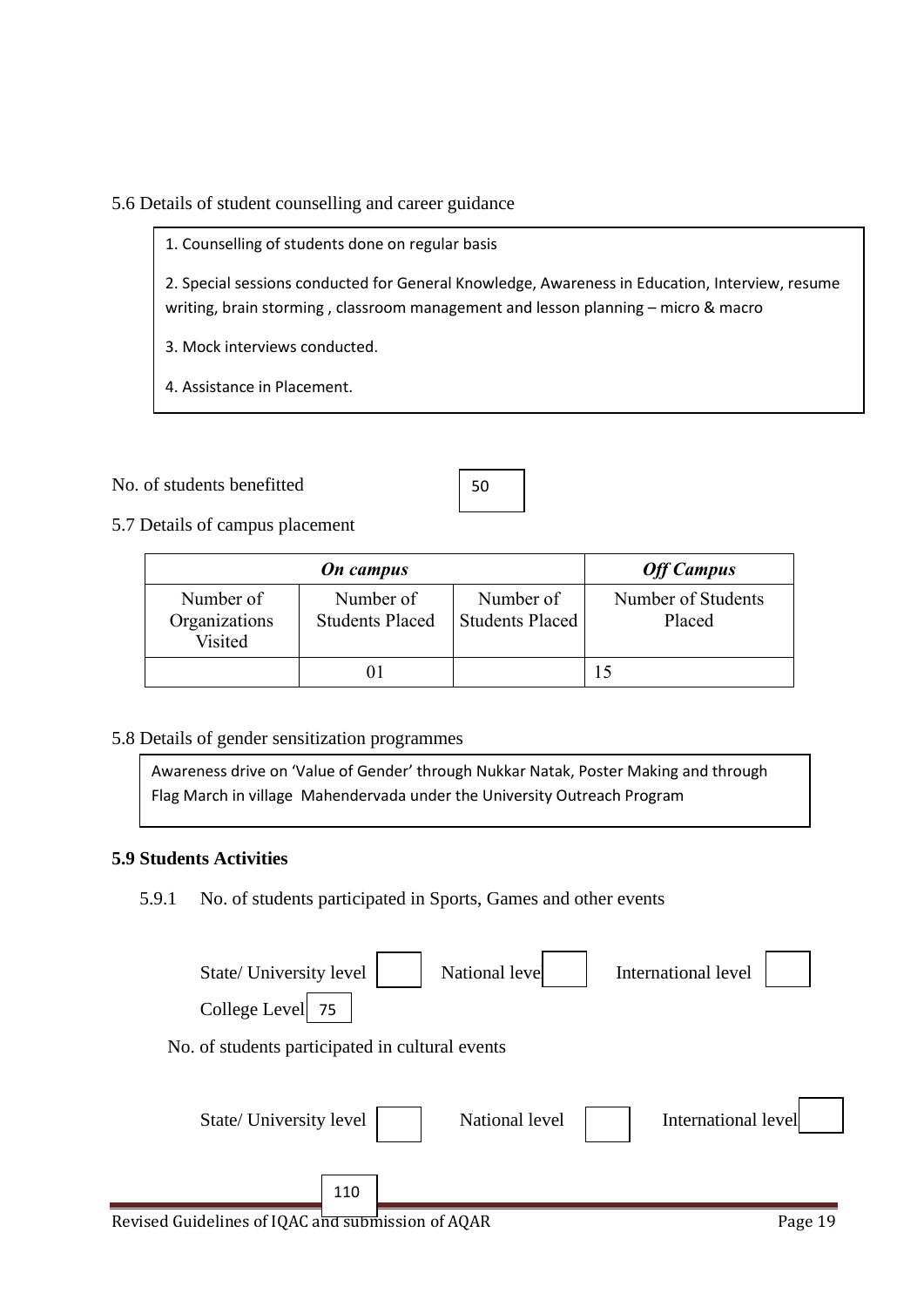#### College Level

5.9.2 No. of medals /awards won by students in Sports, Games and other events

| Sports: State/University level    | National le | International |
|-----------------------------------|-------------|---------------|
| Cultural: State/ University level | National le | International |

## 5.10 Scholarships and Financial Support

|                                                                        | Number of<br>students | Amount |
|------------------------------------------------------------------------|-----------------------|--------|
| Financial support from institution                                     |                       |        |
| Financial support from government                                      |                       |        |
| Financial support from other sources                                   |                       |        |
| Number of students who received<br>International/National recognitions |                       |        |

5.11 Student organised / initiatives

| Fairs | : State/ University leve                                                | National level | International level   |
|-------|-------------------------------------------------------------------------|----------------|-----------------------|
|       | Exhibition: State/ University leve                                      | National level | International level [ |
|       | 5.12 No. of social initiatives undertaken by the students $\frac{5}{5}$ |                |                       |

5**.13 Major grievances of students (if any) redressed**: Made available copies of reqd. library books.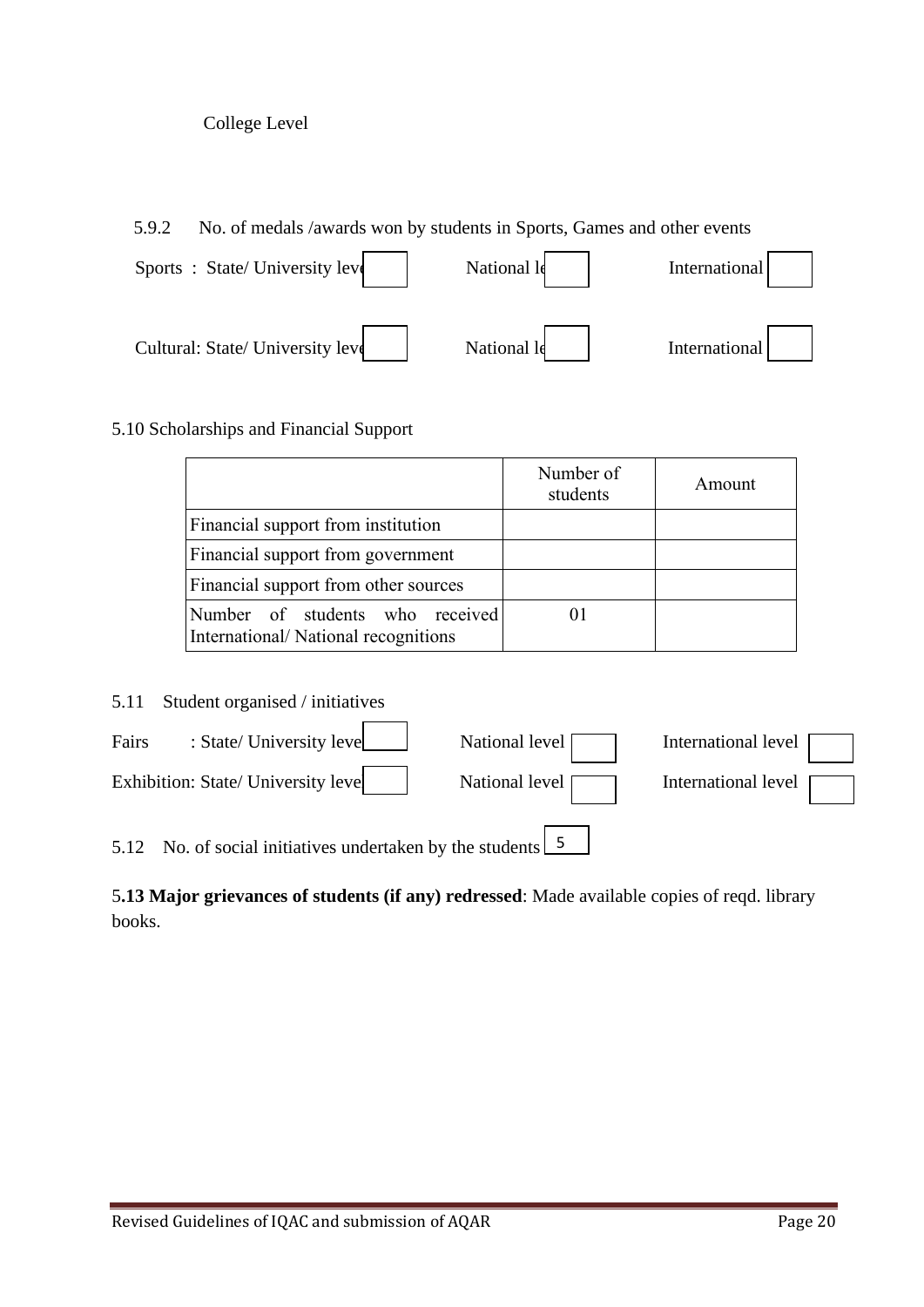# **Criterion – VI**

### **6. Governance, Leadership and Management**

#### 6.1 State the Vision and Mission of the institution

#### **VISION**

To develop an excellent professional college for teachers with emphasis on research and learning so as to prepare active, confident, self-disciplined, knowledgeable and skillful professionals who are ready to work in changing, multi-cultural society.

#### **MISSION**

Our mission is to continuously improve educational and research environment collectively, motivate and educate students from diverse background and to ultimately develop into a pace setting teacher education institution in the region.

#### **VALUES**

Our Values are:

- **Excellence**
- **Integrity**
- Respect
- Life long learning
- Assessment self Auditing
- Technology Adoption
- Human Care

#### 6.2 Does the Institution has a management Information System

YES The Principal of our College ensures the smooth functioning of all activities of the College and notifications of any important information are readily shared through email facilities. College Library is automated with free and open source library system, Alice software for windows

 • A website of the college has been upgraded with new features and better interface, which is updated with the latest information on regular basis. • For transparency and efficiency, teachers timetables, class timetables and planner are prominently displayed on the notice boards for students and is also available on College website. • The College ensures a system of participative management whereby information flow and decision making processes are systematized and channelled through all key constituents of the College.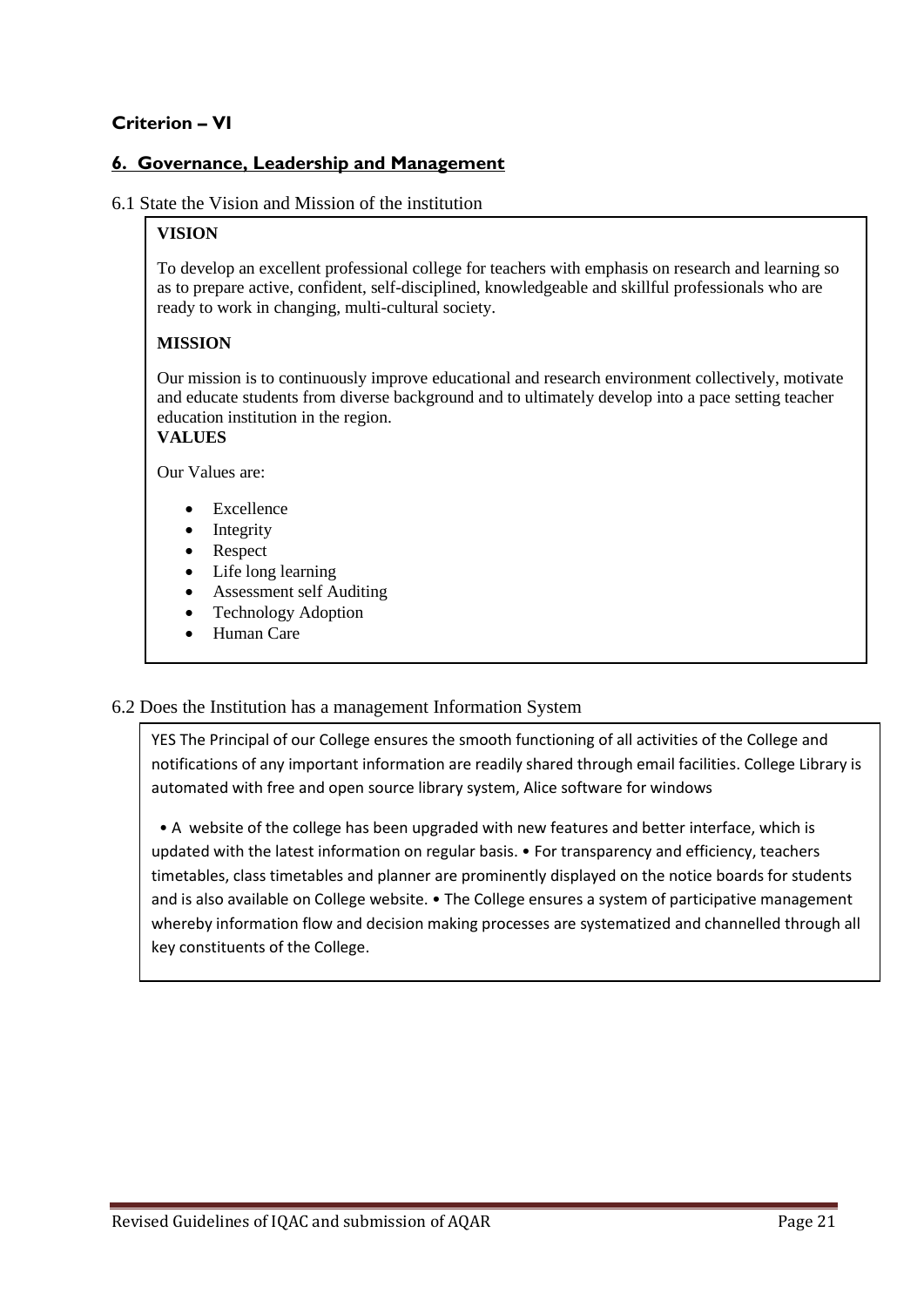6.3 Quality improvement strategies adopted by the institution for each of the following:

### 6.3.1 Curriculum Development

Though curriculum is prescribed by the affiliating university, new teaching-learning strategies are tried for curriculum Transaction. Variety of activities in creativity clubs , Innovative academic projects are a regular feature

## 6.3.2 Teaching and Learning

Judicious use of blended learning. involvement of students in KIIT World School, and effective classroom discussions. Students are given first hand experience of teaching and management in our model school. ICT enabled teaching has made the classroom teaching more interactive. Additional assistance through remedial teaching is provided. Training sessions for faculty development through FDPs are conducted.

#### 6.3.3 Examination and Evaluation

- Sessional examinations conducted twice a year.
	- Power Point Presentation by students as part of the internal assessment .
	- Submission of assignments by students are a part of internal assessment
	- Feedback taken from students.

#### 6.3.4 Research and Development

- 1. Extensive discussions on research methodology by invited guest teachers.
- 2. Weekly research seminars on research topics

#### 6.3.5 Library, ICT and physical infrastructure / instrumentation

- Automated and digitalized library.
- Seminar room/ auditorium with ICT facilities.
- Smart classroom and multimedia room

#### 6.3.6 Human Resource Management

Peer tutoring, Collaborative learning and development of soft skills

6.3.7 Faculty and Staff recruitment

As per university norms through interview by university panel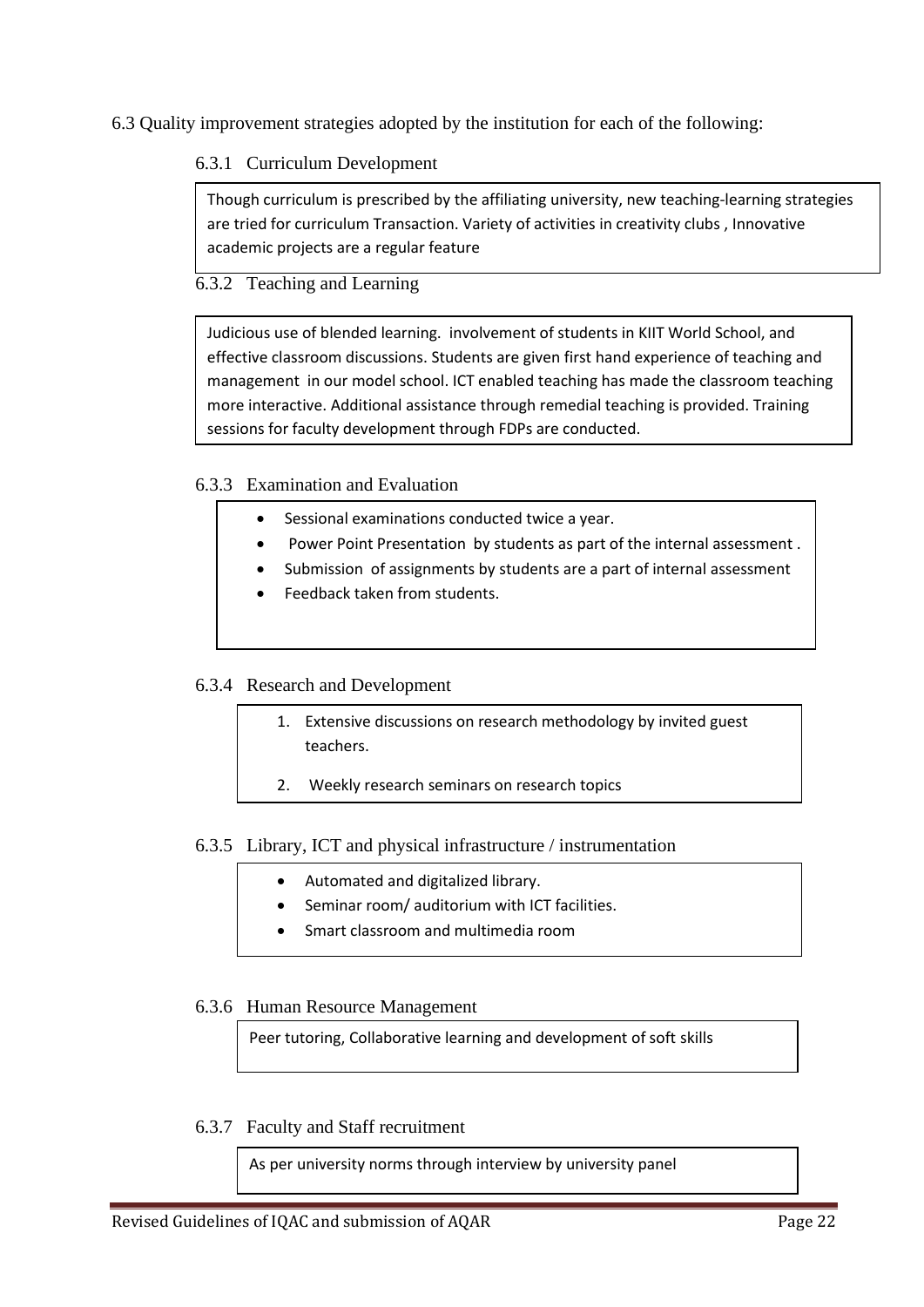6.3.8 Industry Interaction / Collaboration

- 1. Collaboration with specialised organisations like NCERT, Jamia MIlia Islamia and IGNOU
- 2. Collaboration with WAID Academy, Scotland, Lynchburg College USA and CRITT, CBS Copenhagen, Denmark.
- 3. Collaboration with neighboring schools.

4. Organizing Inter College Competitions

#### 6.3.9 Admission of Students

On-line Admission of Students – by the university

#### 6.4 Welfare schemes for

| Teaching                    |  |
|-----------------------------|--|
| Non                         |  |
| teaching<br><b>Students</b> |  |
|                             |  |

6.5 Total corpus fund generated

| 0 |  |  |  |
|---|--|--|--|
|   |  |  |  |

6.6 Whether annual financial audit has been done  $\begin{vmatrix} \checkmark & \checkmark \end{vmatrix}$  Yes  $\begin{vmatrix} \checkmark & \checkmark \end{vmatrix}$  No

 $\checkmark$ 

#### 6.7 Whether Academic and Administrative Audit (AAA) has been done?

| Audit Type     | External |                       | Internal |            |  |
|----------------|----------|-----------------------|----------|------------|--|
|                | Yes/No   | Agency                | Yes/No   | Authority  |  |
| Academic       | Yes      | <b>Advisory Board</b> | yes      | Management |  |
| Administrative | yes      | CGB                   | yes      | Management |  |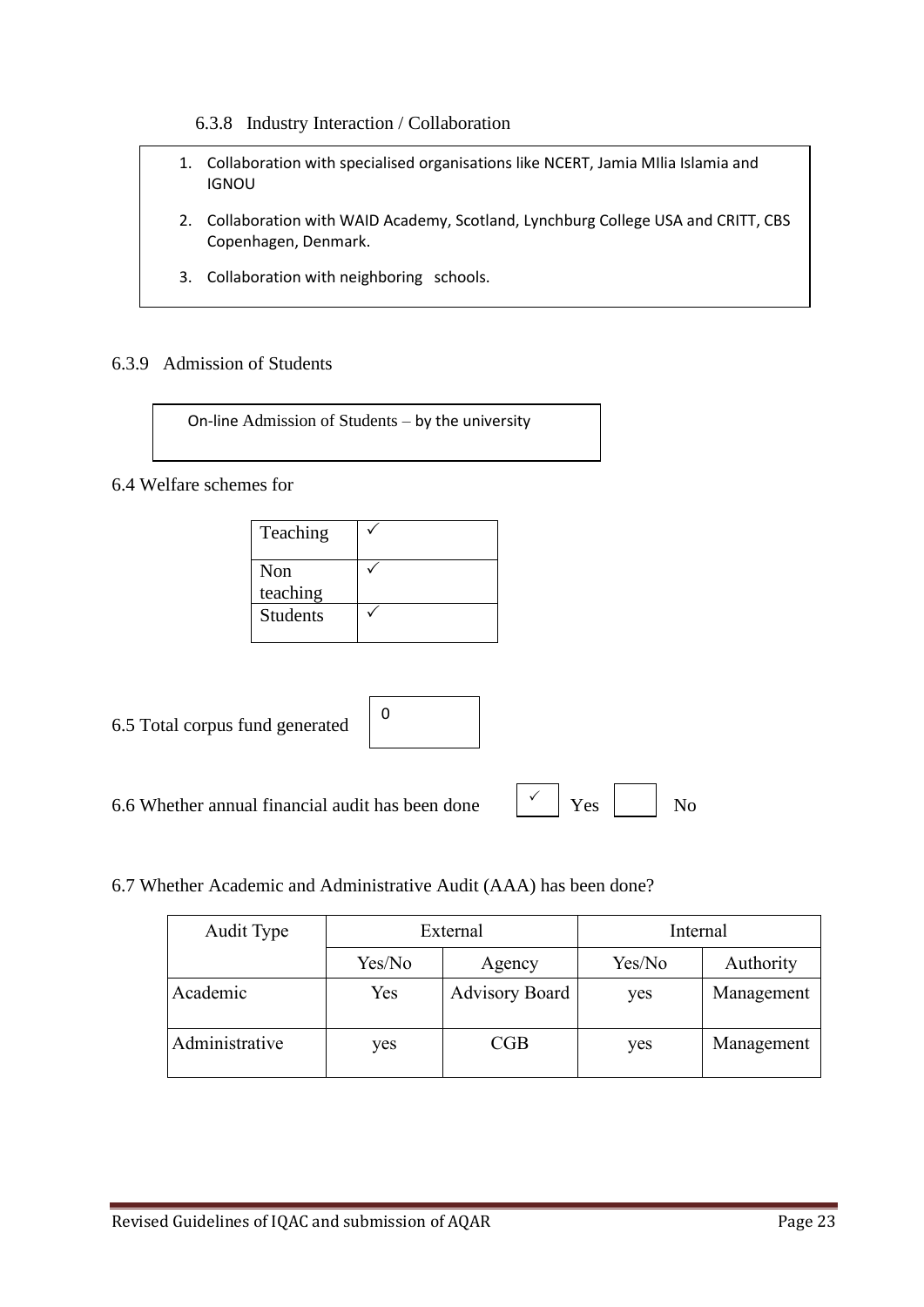6.8 Does the University/ Autonomous College declares results within 30 days?

| For UG Programmes | Yes | No |
|-------------------|-----|----|
| For PG Programmes | Yes | No |

6.9 What efforts are made by the University/ Autonomous College for Examination Reforms?

• It is a continuous process. As per the directions of the University, standardized practices in examinations are followed in the Institution. • For Internal Assessments, different types of Assessments, different types of evaluation methods are followed by faculty members as per the guidelines of the University. • Seminars, presentations, class tests, assignments, Book review, conduct of Psychological test and case study analysis are used as part of continuous evaluation.

6.10 What efforts are made by the University to promote autonomy in the affiliated/constituent colleges?

Academic freedom

6.11 Activities and support from the Alumni Association

- Donation of books by alumni
- Alumni support in conducting B.Ed. practice teaching session in examinations.
- Various psychological tests and other learning material donated by alumni to the college.
- Alumni support in running the model school of the college
- Alumni conducted Model lesson micro and macro lesson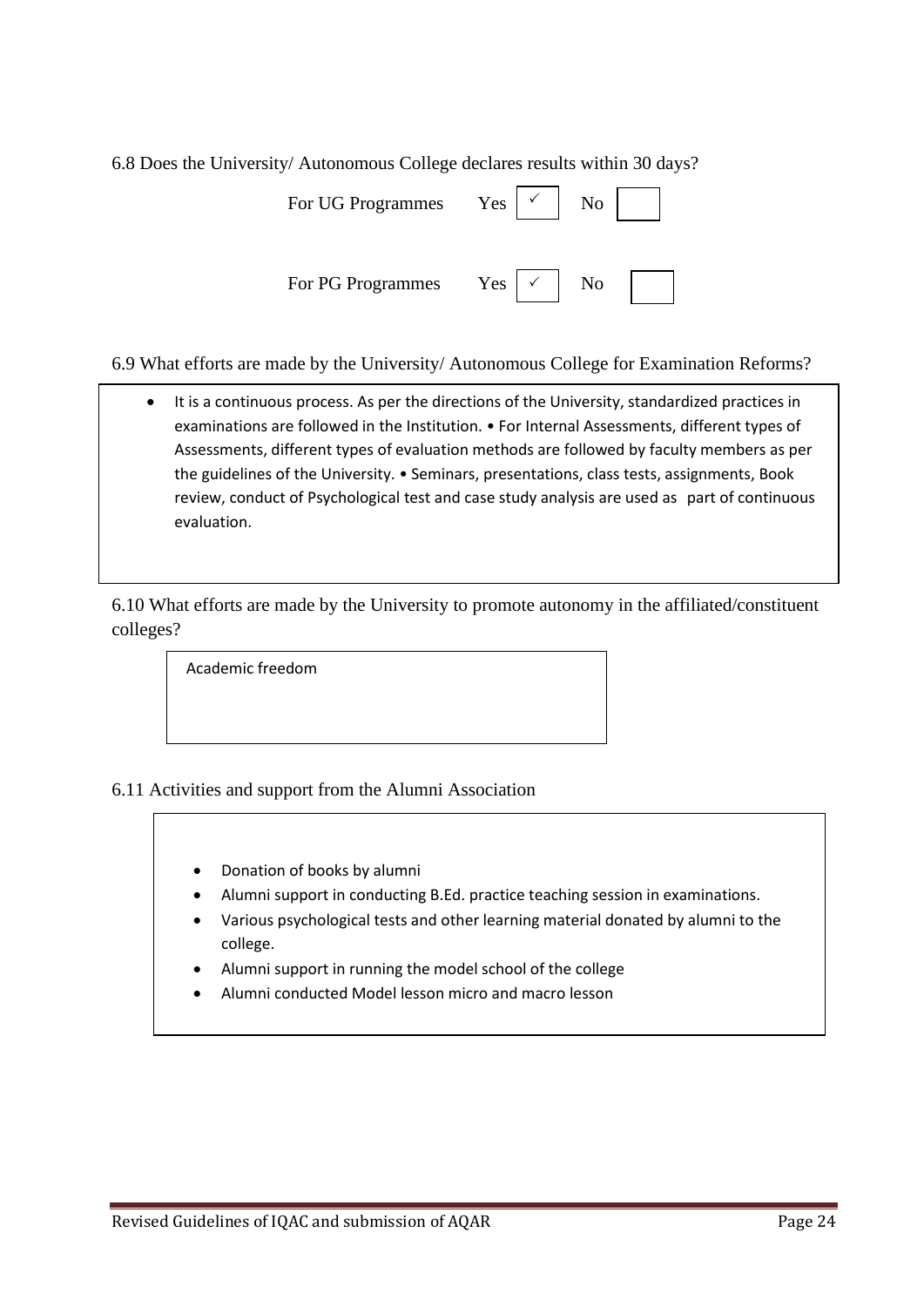#### 6.12 Activities and support from the Parent – Teacher Association

Suggestions given by parents are implemented effectively.

There are activities organized by the College wherein parents are encouraged to attend. In the beginning of the academic year parents of first year students are requested to attend an Orientation on all academic programs and student support services offered on campus. The Institution organizes a one-on-one dialogue with parents whose children need further support and counselling services to enrich performance.

#### 6.13 Development programmes for support staff

- 1. Skill India programme
- 2. Mock Drill for preparedness during disasters
- 3. Financial Literacy programme

6.14 Initiatives taken by the institution to make the campus eco-friendly

- 1. Eco friendly material used for all activities
- 2. Cleanliness : the first priority
- 3. Sapling plantation on Earth Day.
- 4. Use of eco friendly teaching aids.
- 5. Students involved in spreading the values in and around the campus.

# **Criterion – VII**

#### **7. Innovations and Best Practices**

7.1 Innovations introduced during this academic year which have created a positive impact on the

functioning of the institution. Give details.

- Judicious use of ICT for teaching, learning, evaluation and record keeping
- Collaboration with National and International Universities
- A theme based Students' wall magazine
- Morning Assembly used as a training strategy for better and effective communication.
- Students motivated to participate in various inter college competitions and attend seminars/ University outreach Program(CSR) activities.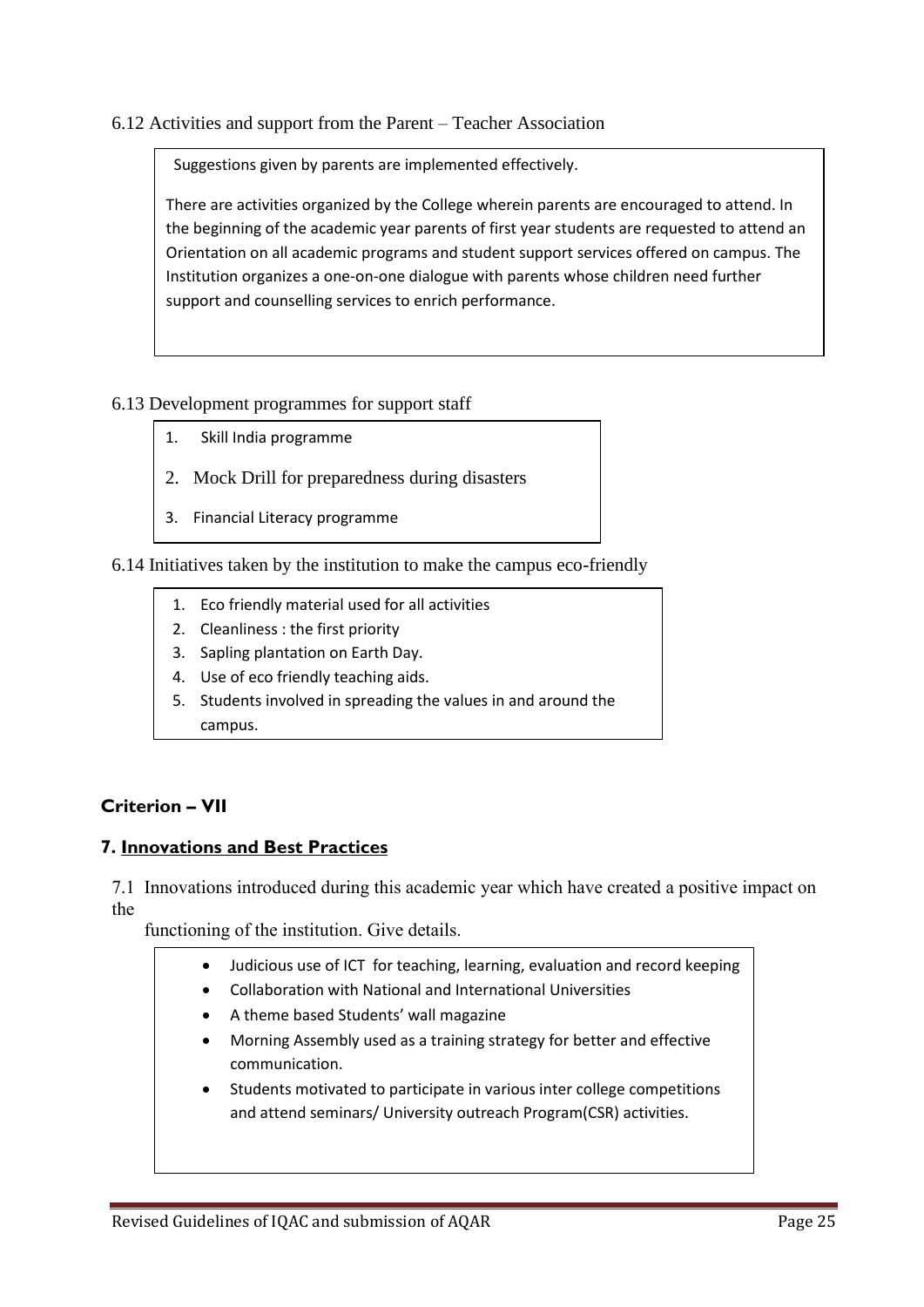7.2 Provide the Action Taken Report (ATR) based on the plan of action decided upon at the beginning of the year

 Action taken report is presented regularly before CGB , Advisory Board and IQAC every three to six months.

Suggestions given by the Advisory Board were incorporated

7.3 Give two Best Practices of the institution *(please see the format in the NAAC Self-study Manuals)*

- Students' Wall Magazine issues on curricular themes to enhance writing expression among students.
- Periodical conduct of specifically designed tests to help in NET, CTET, HTET, Etc. on
- 1. General Knowledge 2. Education

7.4 Contribution to environmental awareness / protection

- 1. Visiting neighbouring villages and campaigning
- 2. Earth Day Celebration
- 3. Tree Plantations in different premises
- 4. Community Service

7.5 Whether environmental audit was conducted?  $Y_6$ 

|--|--|--|--|

 $\times$ 

Revised Guidelines of IQAC and submission of AQAR Page 26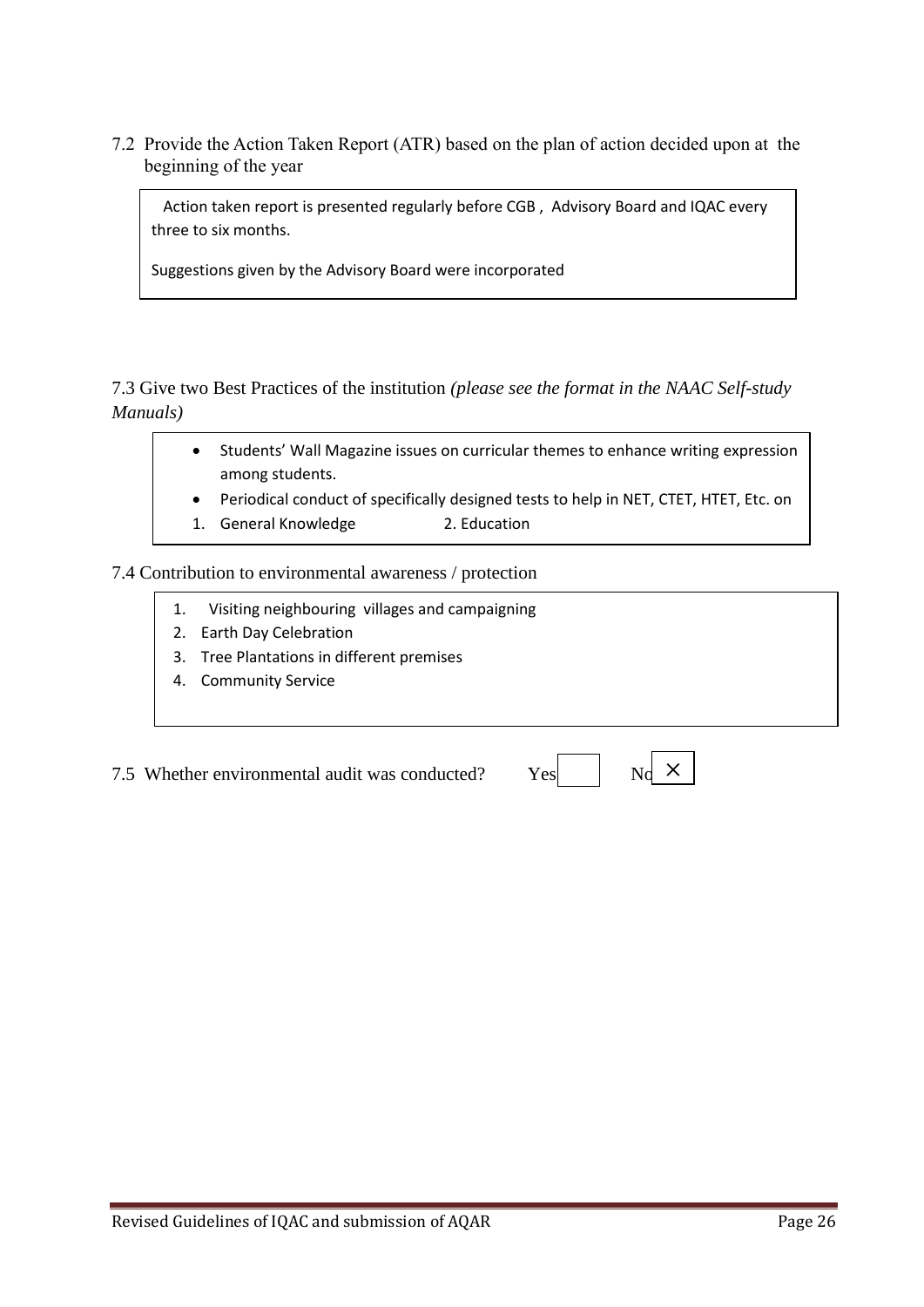7.6 Any other relevant information the institution wishes to add. (for example SWOT Analysis)

Strengths:

- Conducive Learning environment
- Robust and digitalized library
- Wi fi Campus
- Dedicated faculty members
- Affiliated to State university
- International collaboration
- Giving guidance and academic support to schools
- Promotion of research
- Strong feedback mechanism

#### Weaknesses:

• Family problems with female students

Opportunities;

- Active volunteer teachers and students willing to plan and organize events
- Attract good expertise and students from NCR

Threats:

• Private universities introducing education courses nearby.

#### 8. **Plans of institution for next year**

- 1. Proposal sent for NAAC sponsored National Seminar
- 2. Google Classroom will be created for assessment and sharing of content.
- 3. Students will be encouraged to prepare e-content.

#### *Name* :- *Dr. Shikha Name:*- Prof. M. Sen Gupta